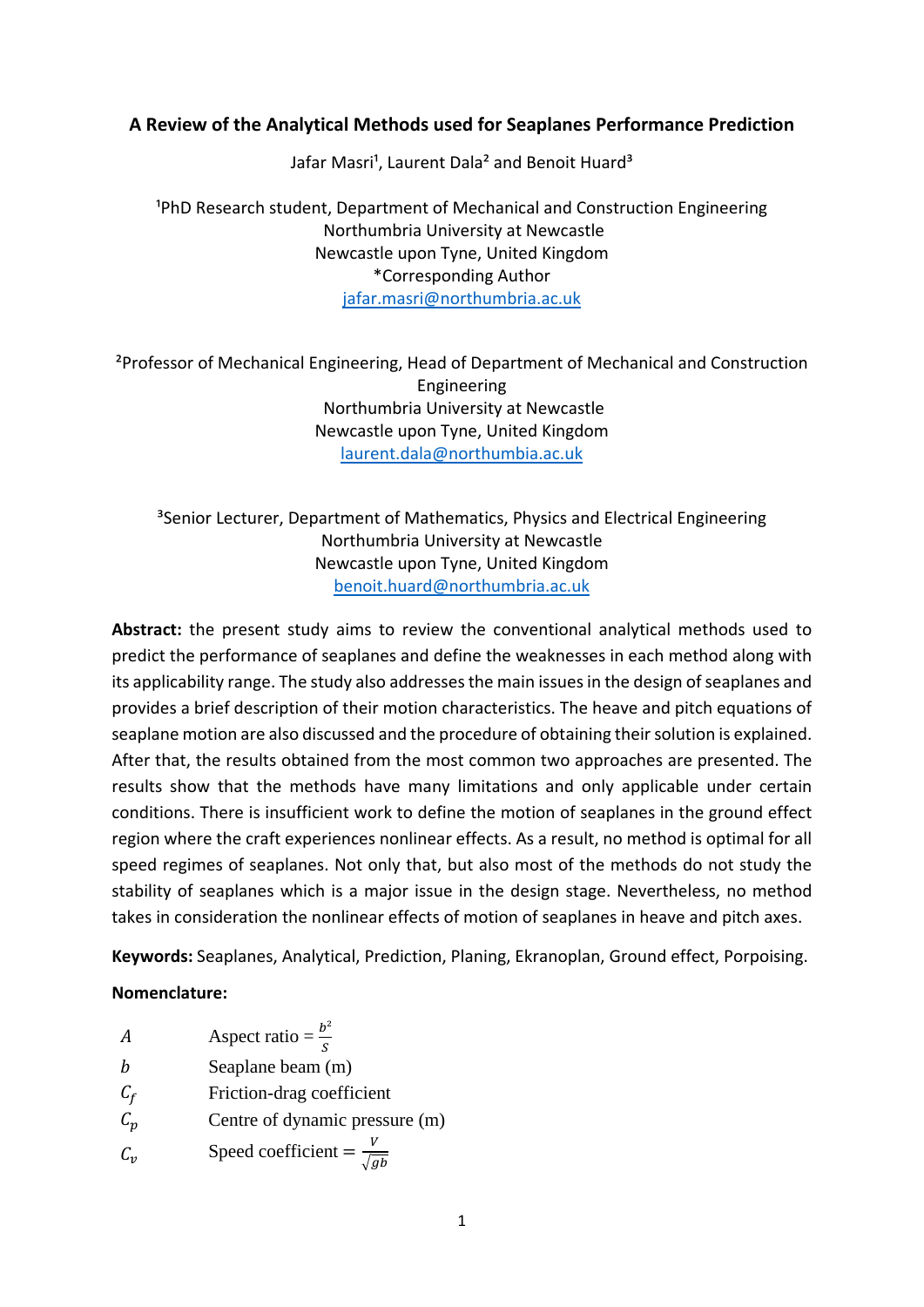| Lift coefficient, dead-rise surface                         |
|-------------------------------------------------------------|
| Lift coefficient, zero dead-rise                            |
| Fluid friction drag (N)                                     |
| Amplitude of the exciting force (heave)                     |
| Amplitude of the exciting moment (pitch)                    |
| Froude Number = $\frac{V}{\sqrt{gb}}$                       |
| Volumetric Froude Number = $\frac{v}{\sqrt{g^3/\nabla}}$    |
| Acceleration of gravity $(m/s2)$                            |
| Mass moment of inertia $(kg.m2)$                            |
| Chine length (m)                                            |
| Keel length (m)                                             |
| Mean wetted length (m)                                      |
| Wetted length (m)                                           |
| Moment (N.m)                                                |
| Pressure behind the stagnation point (Pa)                   |
| Maximum pressure at stagnation point (Pa)                   |
| Pressure at the transom (Pa)                                |
|                                                             |
| Pressure along the keel line (Pa)                           |
| Reynold's number = $\frac{V_m \lambda b}{v}$                |
| Wetted surface area (m <sup>2</sup> )                       |
| Time(s)                                                     |
| Velocity $(m/s)$                                            |
| Mean velocity $(m/s)$                                       |
| Seaplane mass (kg)                                          |
| Static volume of displacement $(m3)$                        |
| Kinematic viscosity of fluid (m <sup>2</sup> /s)            |
| Density of fluid $(kg/m3)$                                  |
| Roll angle (deg)                                            |
| Dead-rise angle (deg)                                       |
| Trim angle (deg)                                            |
| Wetted length-beam ratio                                    |
| Dimensionless distance between stagnation point and transom |
| Inclination of thrust line relative to keel line (deg)      |
| Displacement coordinate vector                              |
| Velocity coordinate vector                                  |
| Acceleration coordinate vector                              |
|                                                             |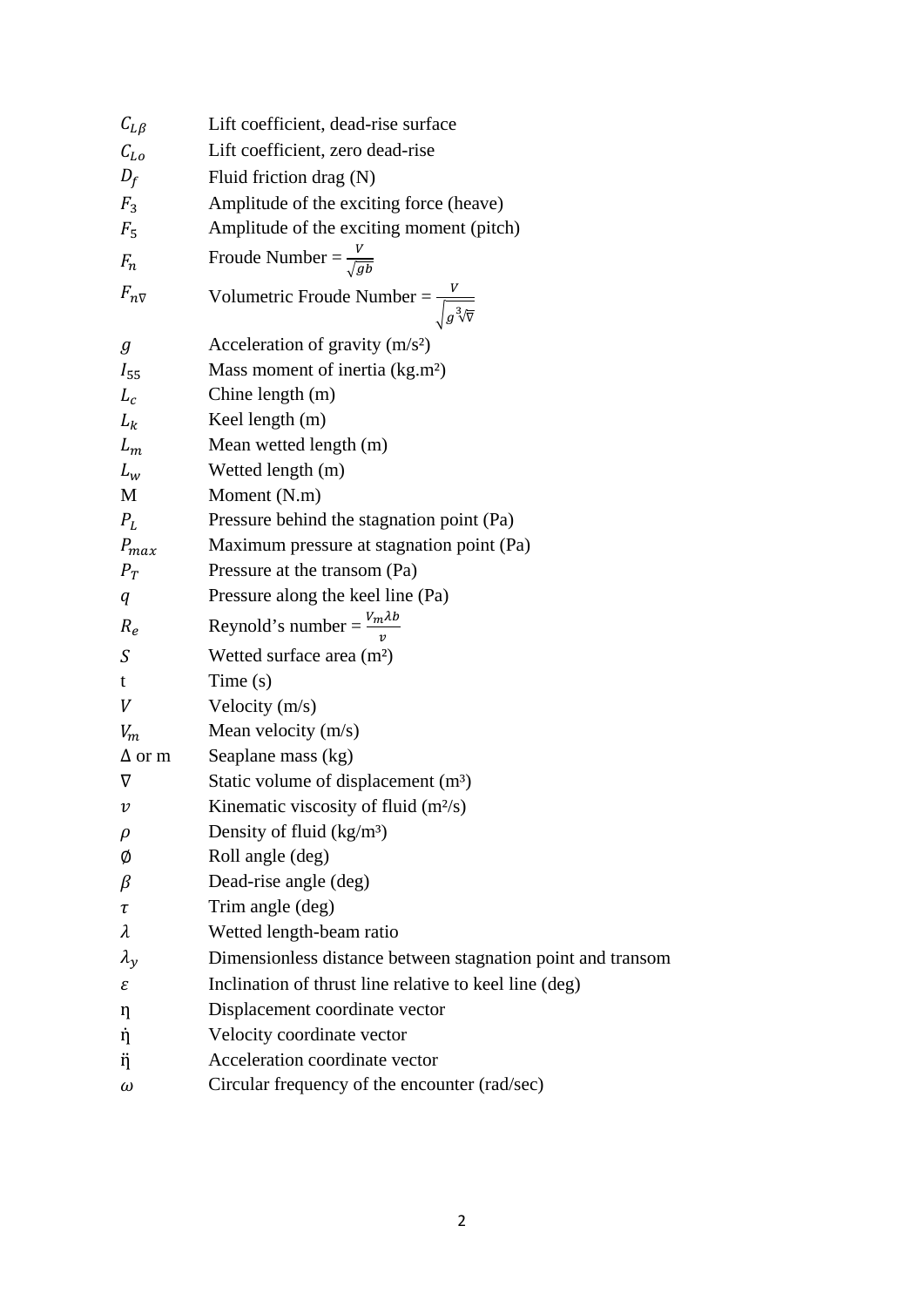### **Introduction:**

Aviation business expects a major increase in global air traffic, while the aviation industry is under pressure to deteriorate noise and emissions. In fact, the rising concerns about noise and air pollution in the areas close to large airports are affecting the capacity and expansion of the airports. One of the potential solutions for this issue is to build airports away from populated areas in offshore locations which means moving take-off and landing paths over water. However, the cost of land reclamation and the need for new terminal buildings and pathways to be constructed is very expensive.

A substantial alternative that would abolish the need for such expensive infrastructure expenditure would be the use of waterborne aircraft. Since the beginning of the nineteenth century, the concept of waterborne ground effect aircraft (also known as Wing-In-Ground "WIG" Craft, Ekranoplan, Seaplane or Ground Effect Vehicle "GEV") has been widely investigated due to its ability to cover a wide range of applications as well as its ability to combine between the characteristics of aircrafts and marine crafts. Moreover, as almost 71% of the earth's surface is water, the waterborne aircraft could provide access to almost every part of the world.

According to Rozhdestvensky (2006), the WIG craft is a heavy vehicle with an engine that is designed to fly close ground or water surfaces for efficient utilization of the Ground Effect. The latter also defined the Ground Effect "GE" as an increase of the lift-to-drag ratio of a lifting surface at small distances from ground or water surfaces [1].

Seaplanes have similar performance characteristics as planing hulls as they are both designed to glide on top of water surfaces and take advantage of the positive dynamic lift produced by their motion. This was supported by Baird (1998) who claims that high speed vessels including all monohulls, catamarans and trimarans having speeds greater than 16 m/s [2]. Therefore, the appropriate hydrodynamic stability prediction is the key to a successful seaplane design.

Planing hulls have a unique instability phenomenon called porpoising which, according to Faltinsen (2005), can be defined as a periodic, bounded vertical motion that a craft might show at certain speeds [3]. This phenomenon can be seen as an oscillatory motion in the heave and pitch axes and can cause severe damage to the structure of the craft. In some cases, if the hull is leaving water and returning at negative trim angle, the craft will submarine. It is therefore very important to predict the behaviour of the seaplane in the design stage [4].

The purpose of this paper is to advance the understanding of the analytical methods used to predict the performance of seaplanes. In addition, the paper will identify the weaknesses in the current methods and discuss how the analytical approach can be extended. The first section of the paper will illustrate the seaplane motion characteristics. In the second section, the analytical methods available in the literature will be briefly discussed in which the advantages and disadvantages of each of them will be stated. After that, the heave and pitch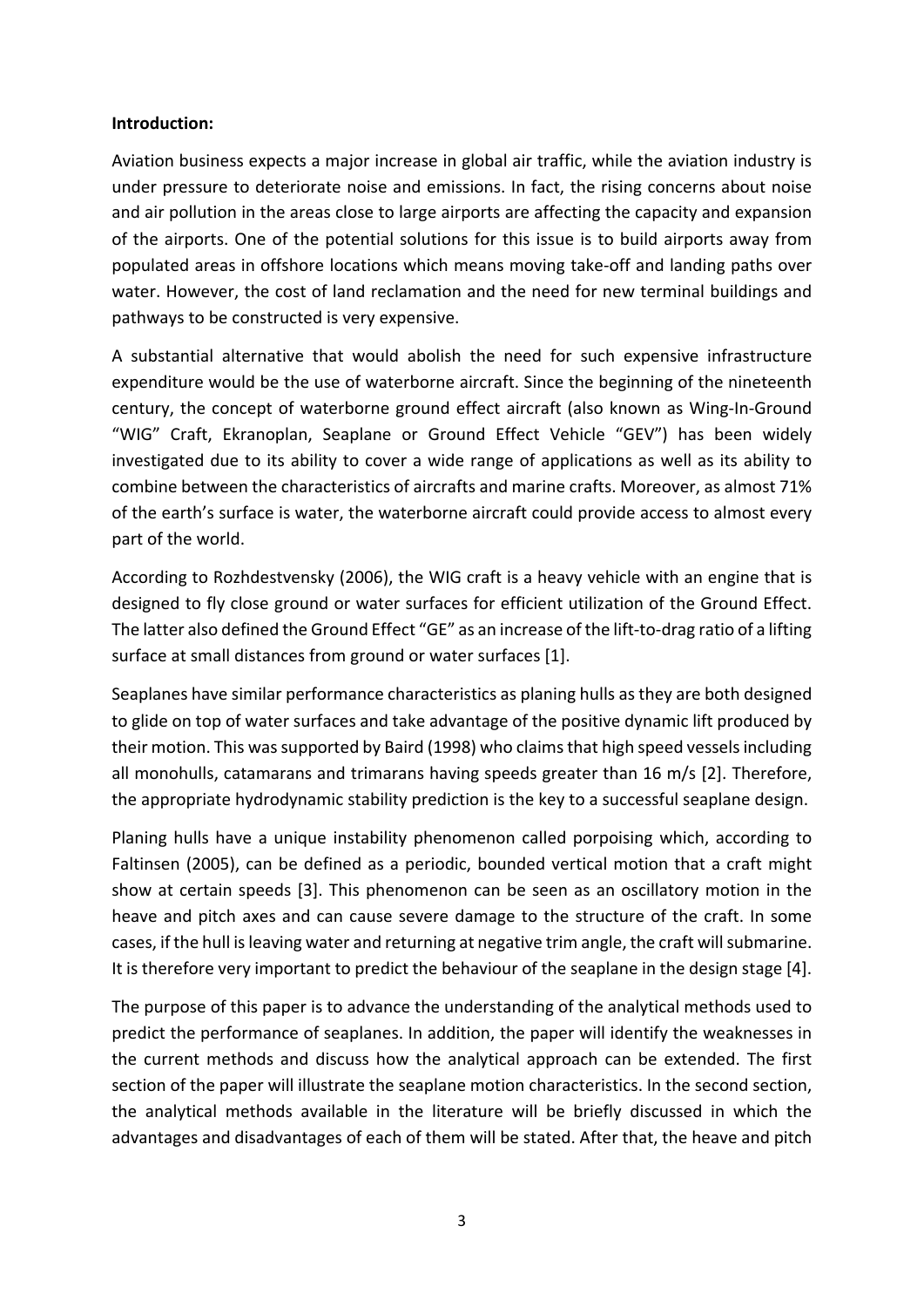equations of seaplane motion will be presented along with a proposed solution. Lastly, the results obtained from different analytical methods will be compared and conclusion drawn.

# **Seaplane Motion Characteristics:**

The motion of seaplanes is distinguished by many unique characteristics that exist because seaplanes operate in two media, air and water. When the seaplane leaves the surface of water, it will encounter aerodynamic forces and will have similar operational characteristics as other fixed wing airplanes. However, the motion of seaplanes on water introduces additional complications. As explained in Fig.1, the seaplane goes through a transition process from a steady state mode in which the plane is under static buoyancy (the displacement range) to a dynamic planing mode (the planing range). The seaplane must be designed to accomplish this transition smoothly and successfully between the three basic regimes which are waterborne buoyancy, waterborne planing and airborne flight.

The motion of seaplanes can be classified according to Froude number  $(F_n)$  as follows:

- $F_n > 0.4$ : This is the displacement range. The seaplane is moving through water by pushing the water aside. In this range, there are two types of pressure forces acting on a seaplane, the hydrostatic force (buoyancy force) and the hydrodynamic force. However, the hydrostatic force (restoring force) is dominant in this region relative to the hydrodynamic forces (added mass and damping forces). According to Archimedes principle, the hydrostatic force acting on a body that is fully or partially submerged in water equals the weight of the water that the body displaces. This hydrostatic force is always in the upward direction and passes through the centre of mass of the seaplane. The seaplane must be capable of withstanding moments introduced by the action of wind and wave while travelling in this speed range [5].
- 0.4  $\lt F_n$   $\lt$  1.0: In this speed range the seaplane enters the planing mode (also known as semi-planing or semi-displacement mode). As the speed increases, the weight of the seaplane becomes mainly supported by hydrodynamic forces while the hydrostatic force becomes less dominant. Each of the forces has a different centre of pressure. Nevertheless, aerodynamic effects starts to play a role in lifting the seaplane off water in this region. The main challenges in the design of seaplanes are in this speed range. The seaplane must be capable of accelerating to take-off while keeping stability about all axes of motion. Also, as the seaplane accelerates from zero velocity, there is some speed at which the water resistance becomes maximum. This point is known as "hump speed point". It is the point where the lift force shifts from being predominantly buoyant to being dynamic (hydrostatic to hydrodynamic). If the seaplane is not very well designed to over-take this issue, it will not be able to takeoff [5].
- $F_n > 1.0$ : This is the fully planing range where the weight of the seaplane is mainly supported by aerodynamic forces. The seaplane has the same performance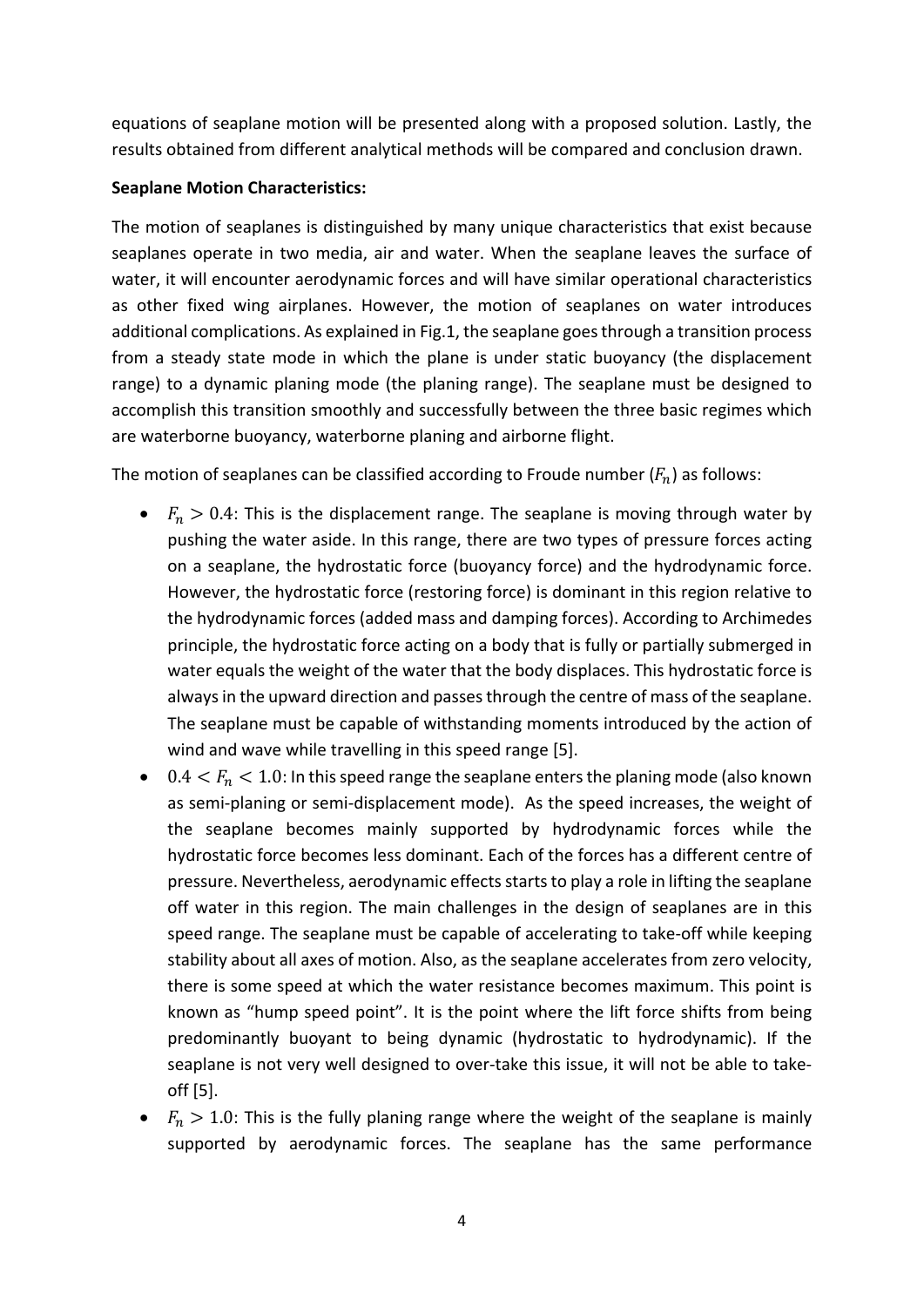characteristics as a normal airplane in this range. The three operating ranges of seaplanes are shown in Fig.2 [5].

The hull of a seaplane is usually designed to be supported by the dynamic reactions between the body and the water. Priyanto et al. (2012) states that when a seaplane is in planing range, there is a tendency that it trims at a certain angle. Figure 3 explains this behaviour. When the speed is increasing, the seaplane starts to enter the planing mode. This happens when the front of the hull lifts out of water and the rear part becomes partially immersed in water. In this case, the hydrodynamic lift and water resistance will be encountered at the stern of the hull where the bow will be lifted by aerodynamic forces [6].

## **Seaplanes Performance Prediction Methods:**

Fundamental research on the hydrodynamics of high speed planing hulls and their performance prediction has been carried out in the past century. The first experimental investigation on planing surfaces was conducted in 1912 by Baker [7]. This is followed by wider investigations carried by Sottorf [8] in 1932. After that, more attention is given to the subject and further investigations were carried out by Shoemaker [9], Sambraus [10], Sedov [11], Locke [12], Korvin-Kroukovsky et al. [13] and Murray [14]. Subsequently, in 1964, Savitsky [15] studied the performance of hydroplaning hulls and presented a set of empirical equations that can be used to design a prismatic planing hull to particular performance requirements. Savitsky's method is most commonly used analytical method for planing craft performance prediction [15-16].

According to Savitsky (1964) [15], the performance of planing hulls can be predicted by studying the relations between different variables such as speed, displacement, longitudinal length, beam length, trim angle, dead-rise angle and longitudinal centre of gravity. These variables are called the basic geometry and loading of the planing hull. However, these variables are not capable of defining the hull form. Therefore, it is necessary to define the shape of the hull that can be concave, convex or straight. Figure 4 shows the basic terms that define a planing hull as explained by Savitksy (1964) [15].

The most common planing hull performance prediction methods can be classified into the following categories [16]:

- 1. Analytical methods (Also called empirical prediction methods).
- 2. Graphical prediction methods.
- 3. Planing hull series prediction methods.
- 4. Numerical methods.
- 5. Statistical methods.
- 6. Experimental methods.

It should be noted that in the design stage, it is very important to choose the most appropriate performance prediction method that conforms to the shape and geometry of the planing hull.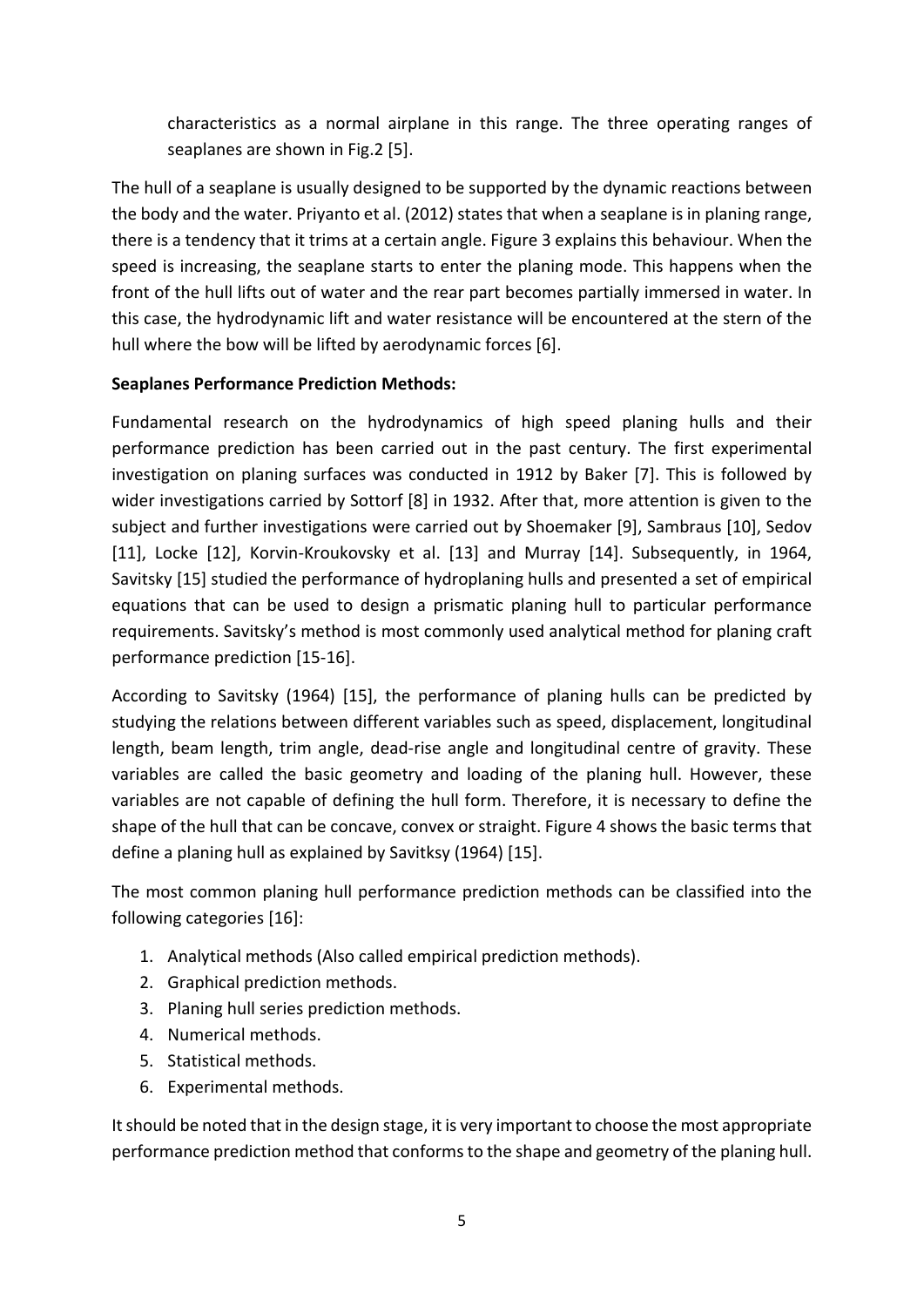This is mainly because if the method is not applicable to the examined hull, it might over or under-predict the performance of the hull [16].

In this paper, attention will only be given to the analytical methods. The most common methods available in the literature along with their strengths and weaknesses are listed in the following table.

| Method/Author | <b>Strengths</b>                                                                                                                                                                                          | <b>Weaknesses</b>                                                                                                                                                                                                                                                                                                                                                                                                                                                                                                                                                                                                                                                                                                     |
|---------------|-----------------------------------------------------------------------------------------------------------------------------------------------------------------------------------------------------------|-----------------------------------------------------------------------------------------------------------------------------------------------------------------------------------------------------------------------------------------------------------------------------------------------------------------------------------------------------------------------------------------------------------------------------------------------------------------------------------------------------------------------------------------------------------------------------------------------------------------------------------------------------------------------------------------------------------------------|
|               | It can predict the porpoising<br>$\bullet$<br>stability limit.<br>predict<br>the<br>can<br>It                                                                                                             | Applicable to steady state conditions only.<br>$\bullet$<br>Only hydrodynamic investigations. No other<br>٠<br>forces are considered.                                                                                                                                                                                                                                                                                                                                                                                                                                                                                                                                                                                 |
| Savitsky [15] | performance of hulls with<br>planing<br>conditions<br>pure<br>similar<br>which<br>have<br>performance characteristics<br>as seaplanes.<br>is the most common<br>It<br>method used in speedboat<br>design. | Only applicable to trim angle $\tau < 4^{\circ}$ . At higher<br>$\bullet$<br>trim angle, the results starts to deviate from<br>the results of the experiments.<br>The centre of dynamic pressure is assumed to<br>$\bullet$<br>be at 75% of the mean wetted length forward<br>of the transom which is not accurate when<br>analysing seaplanes.<br>It assumes that the thrust is always parallel to<br>٠<br>the axis thruster (prime mover axis) which<br>may not be always true.<br>Spray drag (whisker spray) is not included or<br>taken into account.<br>It start to behave irrationally when the dead-<br>rise angle $(\beta)$ is higher than 50° or when the<br>dead-rise angle is not constant along the hull. |
| CAHI [16]     | Was initially developed to<br>$\bullet$<br>predict the characteristics of<br>seaplanes. Thus, it can be<br>modified<br>to<br>give<br>more<br>results<br>under<br>accurate<br>different conditions.        | This method is based on Savitsky's method.<br>$\bullet$<br>As a result, it has the same limitations.<br>It does not define the porpoising stability limit<br>$\bullet$<br>of planing hulls.<br>Only applicable to a certain hull geometry.<br>$\bullet$<br>Only applicable under the same conditions<br>$\bullet$<br>and assumptions it is based on.                                                                                                                                                                                                                                                                                                                                                                  |
| Morabito [17] | It can be used to predict the<br>$\bullet$<br>performance<br>οf<br>displacement and planing<br>hulls.<br>Very simple and easy to use.                                                                     | It does not define the porpoising stability limit<br>$\bullet$<br>of planing hulls.<br>It is not applicable for high coefficient of<br>speed $C_v$ .<br>It only investigates the pressure distribution<br>٠<br>along the keel line and stagnation line of the<br>planing hull.<br>It does not explain the relations between the<br>different design variables of the planing hull<br>(dead-rise and trim angles).                                                                                                                                                                                                                                                                                                     |

#### Table 1: Methods specifications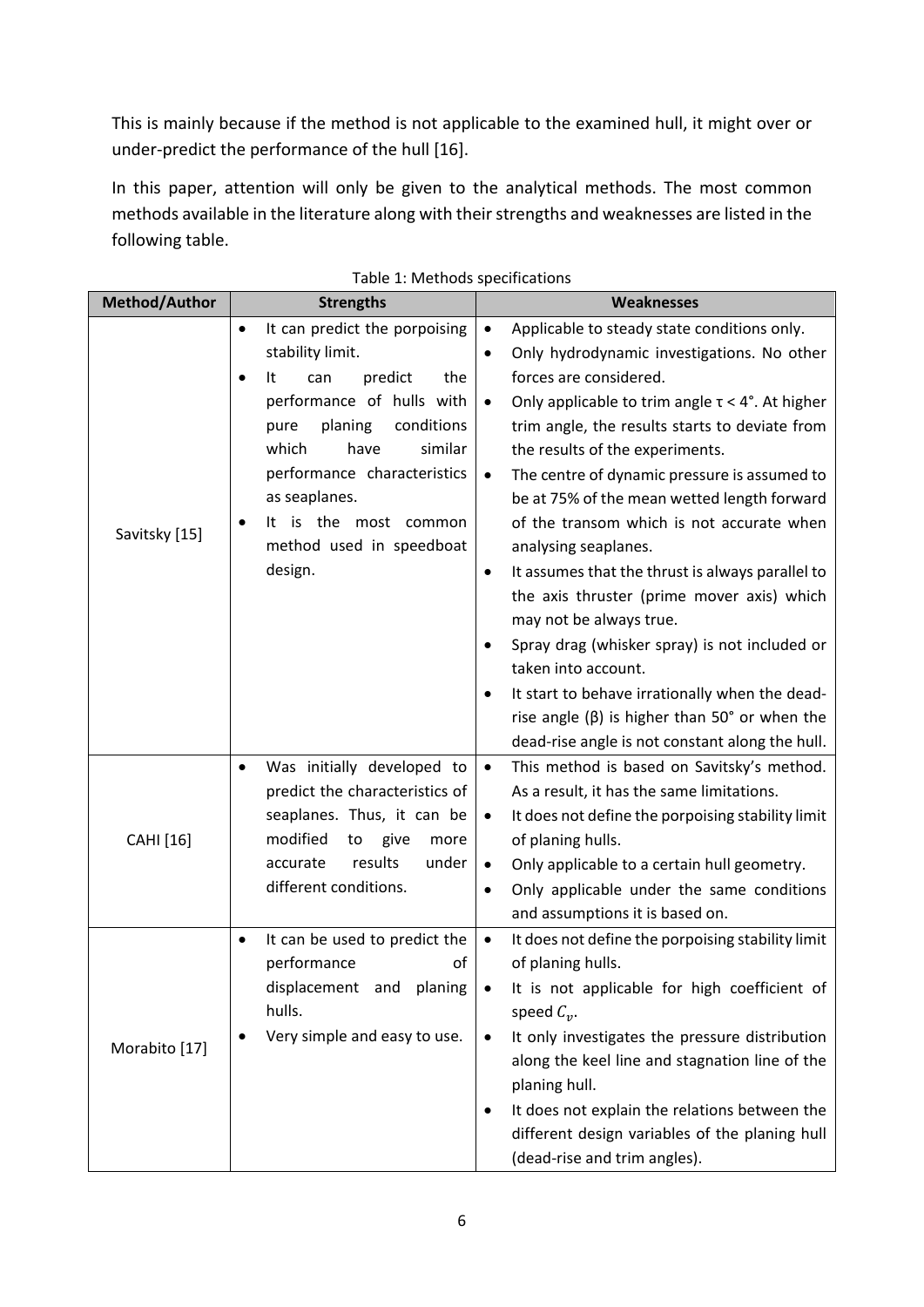|              |                                                                                                                                                                                                                                                          | It cannot be mathematical combined with the<br>$\bullet$<br>aerodynamic effect because it only explains<br>the hydrodynamic pressure on the hull.<br>It does not investigate the contribution of the<br>٠<br>hydrostatic force (Buoyancy).<br>Spray drag (whisker spray) is also not included<br>or taken into account.                               |
|--------------|----------------------------------------------------------------------------------------------------------------------------------------------------------------------------------------------------------------------------------------------------------|-------------------------------------------------------------------------------------------------------------------------------------------------------------------------------------------------------------------------------------------------------------------------------------------------------------------------------------------------------|
| Payne [18]   | It can be used to predict the<br>٠<br>performance<br>of<br>displacement hulls.<br>Very simple and easy to use.                                                                                                                                           | It does not define the porpoising stability limit<br>$\bullet$<br>of planing hulls.<br>It is not applicable for high coefficient of<br>$\bullet$<br>speed $C_v$ .<br>It only discusses the hydrodynamics of flat<br>$\bullet$<br>plates with no dead-rise angle.<br>It lacks the investigations of the aerodynamic<br>forces acting on planing hulls. |
| Shuford [19] | It can be applied to high<br>$\bullet$<br>speed-regime ( $F_n > 1.0$ ).<br>Applicable to high trim angle<br>$\bullet$<br>$8^\circ \leq \tau \leq 18^\circ$ .<br>Different dead-rise angles<br>the<br>tested<br>in<br>were<br>development of this method. | It is based on the same basis as Savitsky's<br>$\bullet$<br>method.<br>Pure hydrodynamic conditions.<br>$\bullet$                                                                                                                                                                                                                                     |

## **Heave and Pitch Equations of Seaplane Motion:**

A seaplane advancing at a steady forward speed with a train of regular sea waves will move in all six degrees of freedom (DOF). This means that the plane's motion is considered to have three translational components (surge, sway and heave) and three rotational components (roll, pitch and yaw). Figure 5 shows the six DOF system of a seaplane [20]. Eventually, in order to analytically predict the performance of a seaplane, six non-linear equations of motion must be set up and solved simultaneously. However, for a seaplane with lateral symmetry, the six equations are reduced to two sets of equations, connecting respectively, the surge, pitch and heave, and the roll, sway and yaw. In addition, as the seaplane is considered a slender body, the hydrodynamic forces associated with the translational forward motion are much smaller than the forces associated with the other motions. Not only that, but also the porpoising stability limit is studied from the equations of heave and pitch only. Consequently, the motion of seaplanes can be described by two coupled equations of heave and pitch [21].

A heaving and pitching motions of a seaplane can be seen as a two degree of freedom springmass system. According to Ogilvie [22], a seaplane, if given heave or pitch displacements from stationary, will rapidly oscillate several times before it comes to rest. As a result, assuming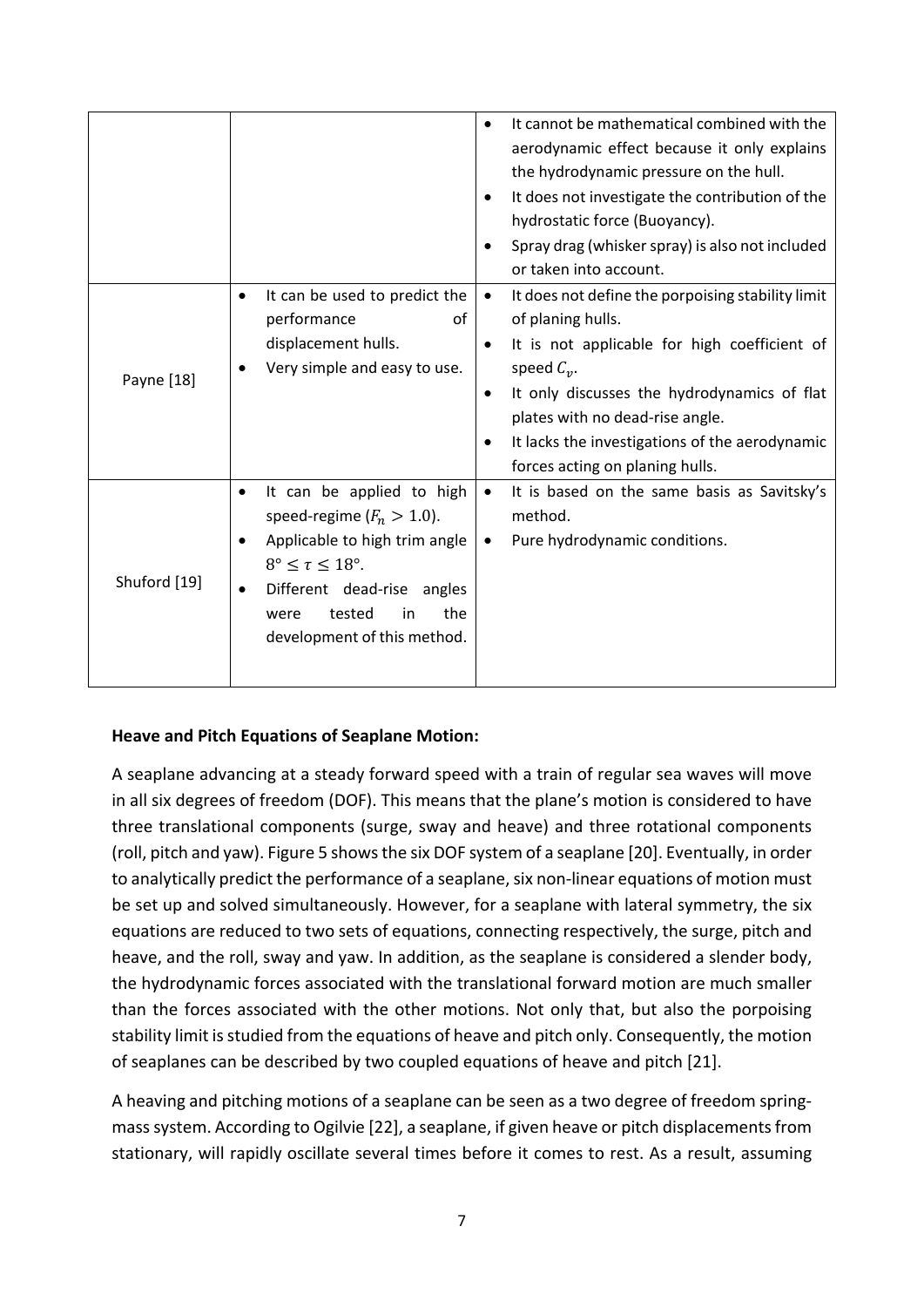that the motion is linear and harmonic, the heave and pitch equations of seaplane motion can be presented as follows:

$$
(m + A_{33})\ddot{\eta}_3 + A_{35}\ddot{\eta}_5 + B_{33}\dot{\eta}_3 + B_{35}\dot{\eta}_5 + C_{33}\eta_3 + C_{35}\eta_5 = F_3e^{i\omega t}
$$
 (1)

 $A_{53}\ddot{\eta}_3 + (A_{55} + I_{55})\ddot{\eta}_5 + B_{53}\dot{\eta}_3 + B_{55}\dot{\eta}_5 + C_{53}\eta_3 + C_{55}\eta_5 = F_5e^{i\omega t}$  (2) Where:

 $A_{ik}$  is the added-mass coefficient in the  $j<sup>th</sup>$  direction due to  $k<sup>th</sup>$  motion.

 $B_{ik}$  is the damping coefficient in the  $j<sup>th</sup>$  direction due to  $k<sup>th</sup>$  motion.

 $C_{ik}$  is the hydrostatic restoring force coefficient in the  $j<sup>th</sup>$  direction due to  $k<sup>th</sup>$  motion.

 $F_i$  are the complex amplitudes of the exciting forces and moments in the  $j^{th}$  direction.

 $F_i e^{i\omega t}$  are forces and moments given by the real part of the solution.

The determination of the coefficients and exciting forces and moments is a major problem in the analytical motion prediction. According to Brown (1971) [23], the problem can be simplified by dividing the seaplane into transverse segments and then applying a strip theory to calculate the coefficients. The added mass and damping coefficients are calculated using two-dimensional hydrodynamic theory from references [21-28].

The general solution for each of the two equations of heave and pitch has two components. The homogeneous solution and the particular integral. The homogeneous solution is obtained when the system is considered under no external excitation forces or moments. On the other hand, the particular integral is obtained when the external excitation forces and moments are considered.

First of all, the homogeneous solution of the heave and pitch equations of seaplane motion can be obtained by eliminating the right hand side of equations (1) and (2) as follows:

$$
(m + A_{33})\ddot{\eta}_3 + A_{35}\ddot{\eta}_5 + B_{33}\dot{\eta}_3 + B_{35}\dot{\eta}_5 + C_{33}\eta_3 + C_{35}\eta_5 = 0
$$
\n(3)

$$
A_{53}\ddot{\eta}_3 + (A_{55} + I_{55})\ddot{\eta}_5 + B_{53}\dot{\eta}_3 + B_{55}\dot{\eta}_5 + C_{53}\eta_3 + C_{55}\eta_5 = 0
$$
\n(4)

If a steady-state solution is assumed, then the heave and pitch can have the following forms:

$$
\eta_3 = Z_0 e^{\lambda t} \tag{5}
$$

$$
\eta_5 = \theta_0 e^{\lambda t} \tag{6}
$$

If equations (5) and (6) and substituted in equations (3) and (4), the following equations will be obtained:

$$
(m + A_{33})\lambda^2 Z_0 + A_{35}\theta_0 \lambda^2 + B_{33}\lambda Z_0 + B_{35}\lambda \theta_0 + C_{33}Z_0 + C_{35}\theta_0 = 0
$$
 (7)

$$
A_{53}\lambda^2 Z_0 + (A_{55} + I_{55})\lambda^2 \theta_0 + B_{53}\lambda Z_0 + B_{55}\lambda \theta_0 + C_{53}Z_0 + C_{55}\theta_0 = 0
$$
 (8)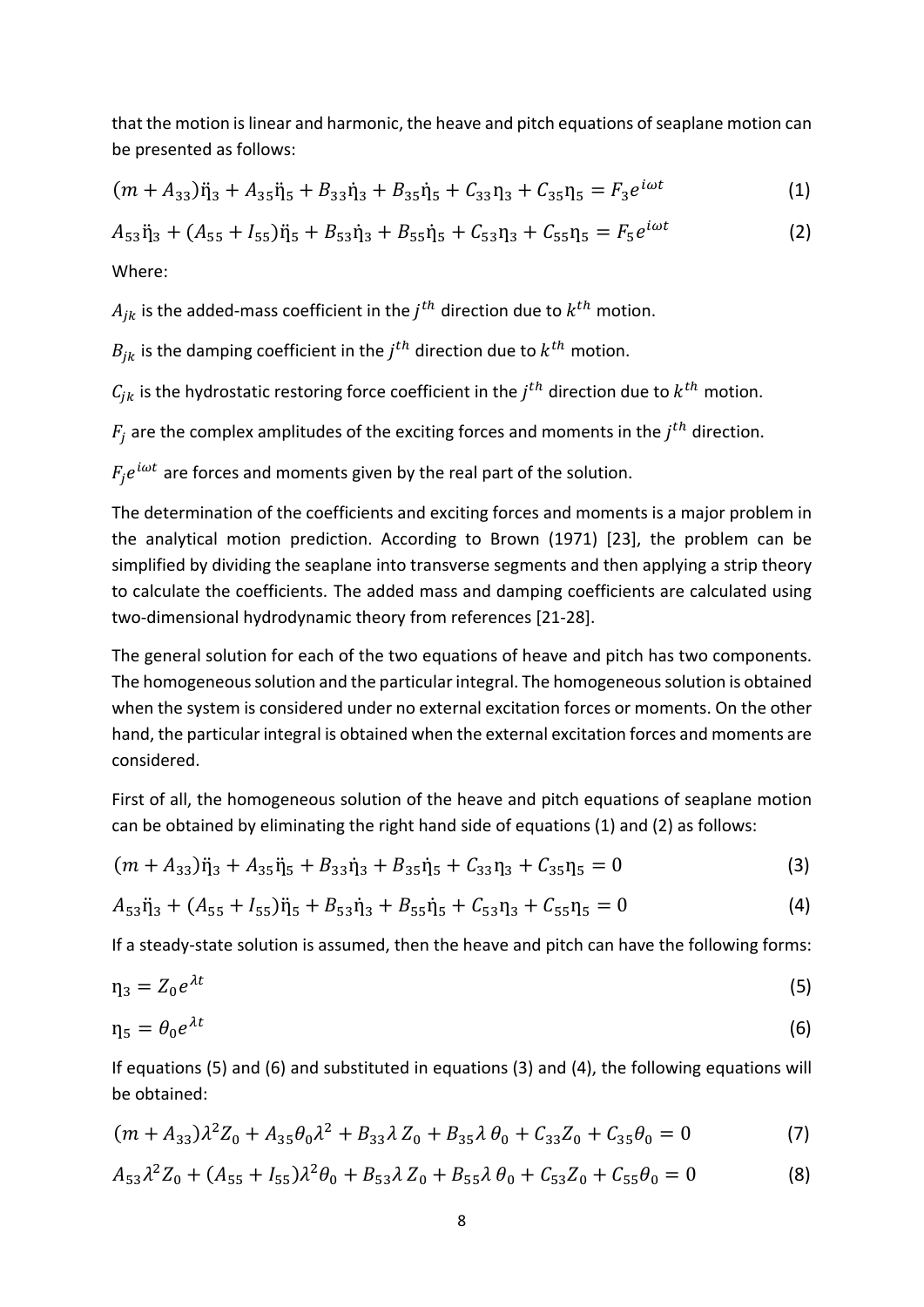In the form of a matrix, the two equations can be expressed as follows:

$$
\begin{bmatrix} (m + A_{33})\lambda^2 + B_{33}\lambda + C_{33} & A_{35}\lambda^2 + B_{35}\lambda + C_{35} \\ A_{53}\lambda^2 + B_{53}\lambda + C_{53} & (A_{55} + I_{55})\lambda^2 + B_{55}\lambda + C_{55} \end{bmatrix} \begin{bmatrix} Z_0 \\ \theta_0 \end{bmatrix} = \begin{bmatrix} 0 \\ 0 \end{bmatrix}
$$
 (9)

For non-trivial solutions of  $Z_0$  and  $\theta_0$ , the determinant of equation (9) is set to be zero. The characteristic equation can then be written in the following form:

$$
a\lambda^4 + b\lambda^3 + c\lambda^2 + d\lambda + e = 0 \tag{10}
$$

Where:

$$
a = [(m + A_{33})(A_{55} + I_{55}) - A_{35}A_{53}]
$$
\n(11)

$$
b = [(m + A_{33})B_{55} + B_{33}(A_{55} + I_{55}) - A_{35}B_{53} - B_{35}A_{53}]
$$
\n(12)

$$
c = [(m + A_{33})C_{55} + B_{33}B_{55} + C_{33}(A_{55} + I_{55}) - A_{35}C_{53} - B_{35}B_{53} - C_{35}A_{53}] \tag{13}
$$

$$
d = [B_{33}C_{55} + C_{33}B_{55} - B_{35}C_{53} - C_{35}B_{53}] \tag{14}
$$

$$
e = [C_{33}C_{55} - C_{35}C_{53}] \tag{15}
$$

Equation (10) is the fourth order characteristic equation of the system. This equation is solved to obtain four roots. The characteristics of motion of the seaplane will depend on the nature of the roots of this equation. In order to solve equation (10), a visual basic program has been created to solve the equations of the coefficients of added mass  $(A_{ik})$ , damping  $(B_{ik})$  and restoring forces  $(C_{ik})$ . The program code is illustrated in appendix A. The solution obtained consists of two real roots and two complex conjugate roots. As a result, the homogeneous solutions obtained for the two equations are as follows:

$$
\eta_{3h} = Z_{01}e^{-7.35t} + Z_{02}e^{-9.4t} + e^{3.8t}(Z_{03}e^{i1.836t} + Z_{04}e^{-i1.836t})
$$
\n(16)

$$
\eta_{5h} = \theta_{01} e^{-7.35t} + \theta_{02} e^{-9.4t} + e^{3.8t} (\theta_{03} e^{i1.836t} + \theta_{04} e^{-i1.836t})
$$
\n(17)

In addition to that, the particular integrals of the two equations have the following form:

$$
\eta_{3p} = P_1 \cos(\omega t) + P_2 \sin(\omega t) \tag{18}
$$

$$
\eta_{5p} = P_3 \cos(\omega t) + P_4 \sin(\omega t) \tag{19}
$$

Then, the solution of the two equations of heave and pitch can be obtained by adding the homogeneous solution and the particular integral together as follows:

$$
\begin{bmatrix} \n\eta_3 \\ \n\eta_5 \n\end{bmatrix} = \n\begin{bmatrix} \n\eta_{3h} \\ \n\eta_{5h} \n\end{bmatrix} + \n\begin{bmatrix} P_1 \\ P_2 \\ P_3 \n\end{bmatrix} \cos(\omega t) + \n\begin{bmatrix} P_2 \\ P_4 \n\end{bmatrix} \sin(\omega t)
$$
\n(20)

In the case where the external waves are assumed to have the same frequency as one of the components of the homogeneous solution, say  $\omega = \omega_1 = 1.836$ , then the general solution reads as: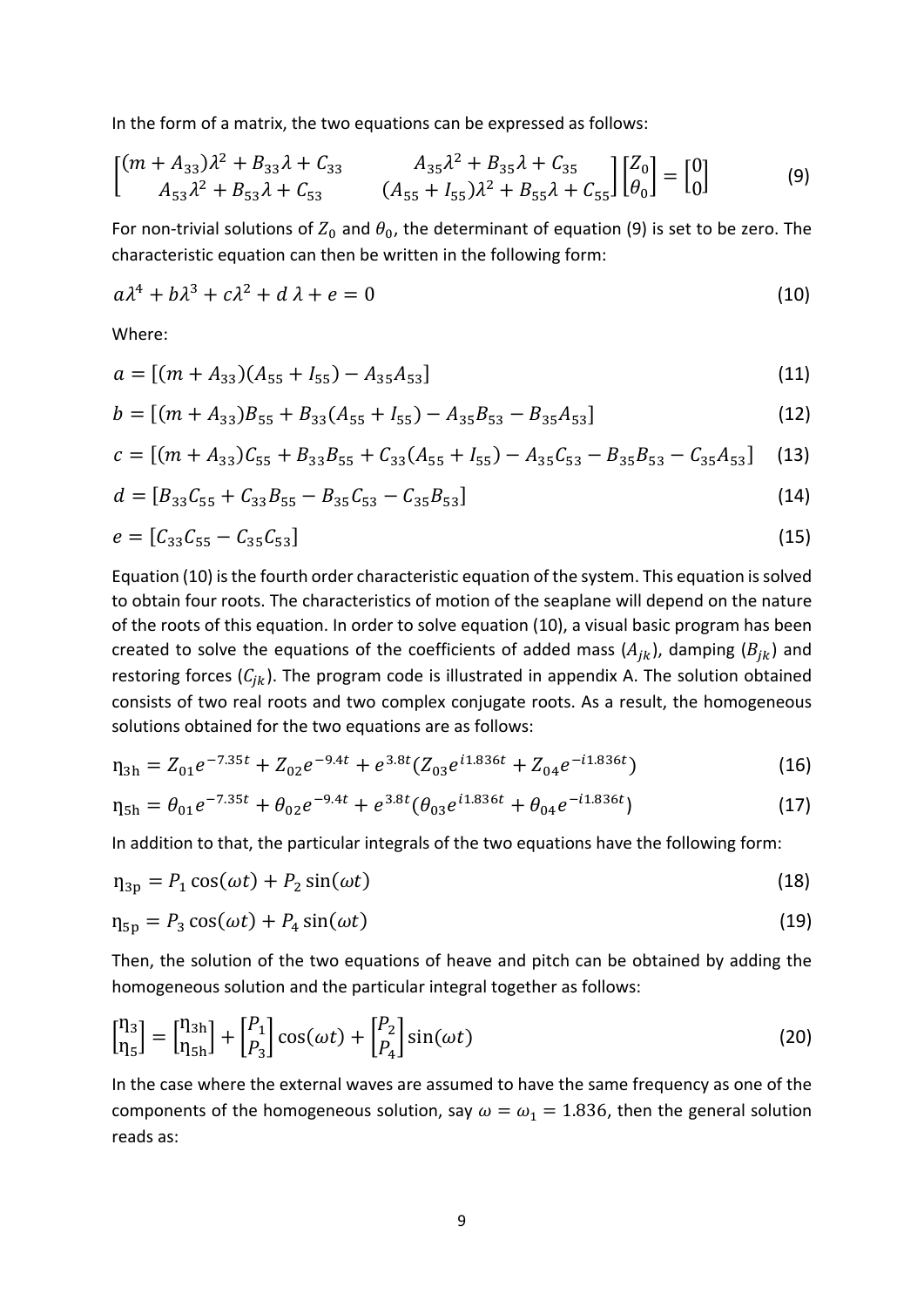$$
\begin{bmatrix} \eta_3 \\ \eta_5 \end{bmatrix} = \begin{bmatrix} \eta_{3h} \\ \eta_{5h} \end{bmatrix} + \begin{bmatrix} P_1 \\ P_3 \end{bmatrix} \cos(1.836t) + \begin{bmatrix} P_2 \\ P_4 \end{bmatrix} \sin(1.836t) \tag{21}
$$

Where  $P_1$ ,  $P_2$ ,  $P_3$  and  $P_4$  are determined by the external forces.

It should be noted that since the objective is to obtain the solution of simple harmonic motion, only the real part of equation (21) is considered. The imaginary part would not have any effect on the values of heave and pitch as orthogonal vector components do not influence one another. In addition to that, since the initial conditions are position and velocity, there would be no imaginary part in the final solution. This means that the imaginary part is an invalid physical solution because position cannot be imaginary.

#### **Results and Discussion:**

In this section, the stability characteristics obtained from heave and pitch equations of seaplane motion will be compared to results obtained by Savitsky (1964) [15]. Moreover, the relationship between the dead-rise angle and lift coefficient will be discussed.

Figures (6) & (7) show the porpoising stability line obtained by heave and pitch equations and Savitsky for a planing hull with a 10° dead-rise angle and 20° dead-rise angle respectively. The porpoising stability graph is the most important graph in the design of seaplanes because porpoising is the point of transition between travelling through water and flying in air. The lines in the graph represent the porpoising limit for a given dead-rise angle. If the combination of lift coefficient and trim angle are above the line (to the left hand side) the seaplane will tend to porpoise. It can be noted from both graphs that the higher the dead-rise angle, the more stable the seaplane. This is mainly because a higher dead-rise angle will allow to a higher trim angle to be reached while travelling without any dynamic instability issues. Also, the stability lines obtained from heave and pitch equations allow for advanced seaplane performance prediction. The lines obtained are extended to predict the behaviour at higher speed and higher coefficient of lift than Savitsky. This indicates that heave and pitch equations can be extended to allow for more accurate performance prediction than Savitsky under various conditions.

The results also show that the higher the dead-rise angle the lower the coefficient of lift of the seaplane. Figure (8) shows the values of the lift coefficient of a dead-rise planing hull against the lift of a flat planing hull under identical conditions. The relationship between the lift coefficient of the seaplane and the dead-rise angle can be understood from the figure. According to Savitsky (1964) [15], this lift reduction is mainly because of the reduced stagnation pressure at the leading edge of the seaplane hull. The lower the dead-rise angle, the higher the stagnation pressure and eventually the higher the lift of the seaplane. It can also be noted that the results obtained from heave and pitch equations for the lift coefficient cover wider range of values which supports the claim that this method can be extended to allow for advanced performance prediction.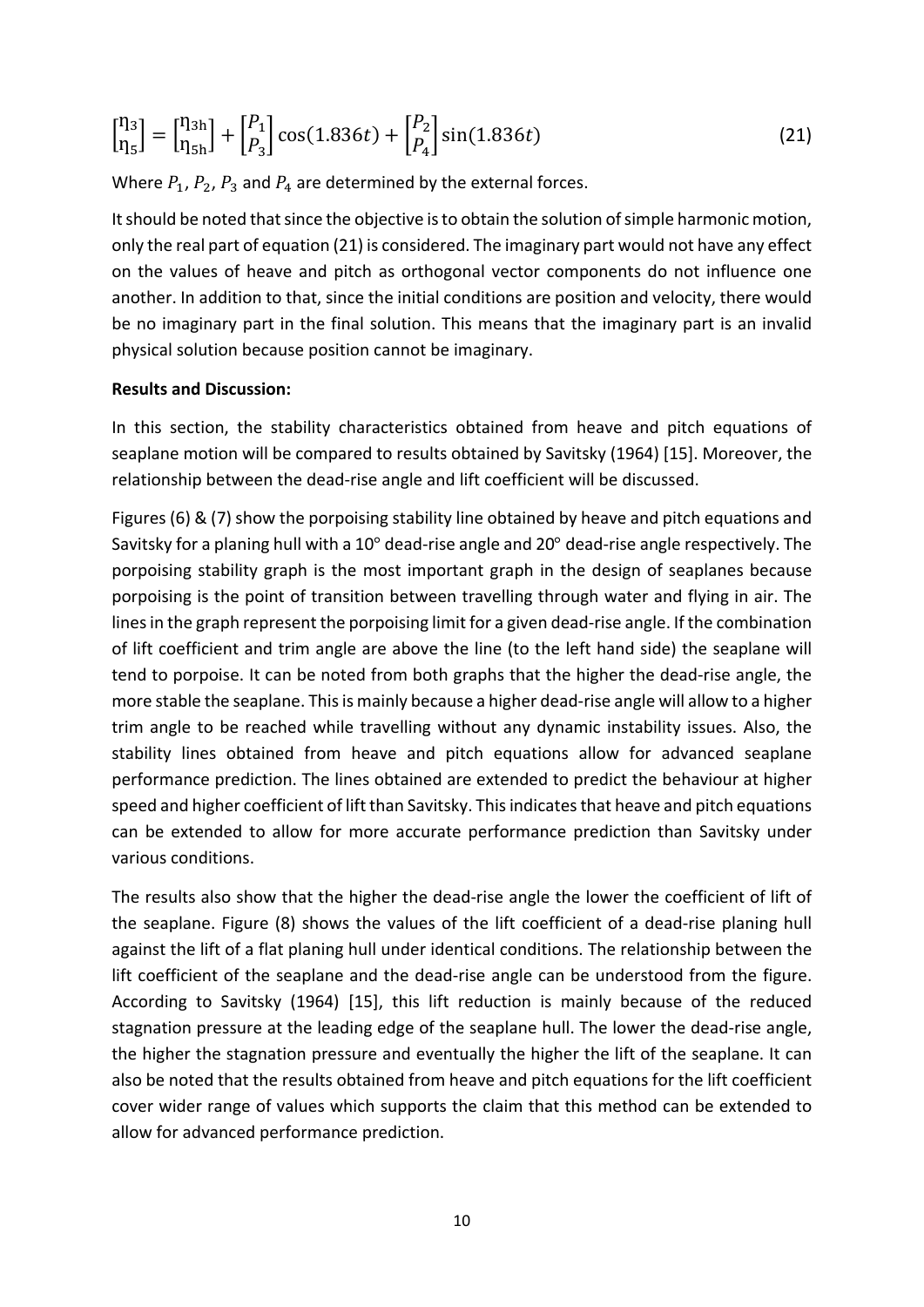## **Conclusion:**

In conclusion, this paper has discussed the analytical methods used for seaplanes performance prediction and defined the weaknesses in each method. Also, the motion characteristics of seaplane have been studied and the operating ranges specified.

The paper has highlighted most of the conventional analytical methods used for planing hulls performance prediction. It has been argued that the methods lack the ability to predict the stability limits of planing hulls which is a very important issue especially in the design stage. Also, the methods are only valid under certain geometry and conditions. Moreover, all of the methods are used to study the behaviour of planing hulls under steady state conditions only. No method takes the aerodynamic forces into consideration.

On the other hand, heave and pitch equations of seaplane motion have the ability to predict the stability limits of seaplanes and more importantly, this method can predict the performance for higher-speed regime than any of the other methods. It has also been shown that this approach can be expanded to allow for more advanced performance prediction and include non-linear effects.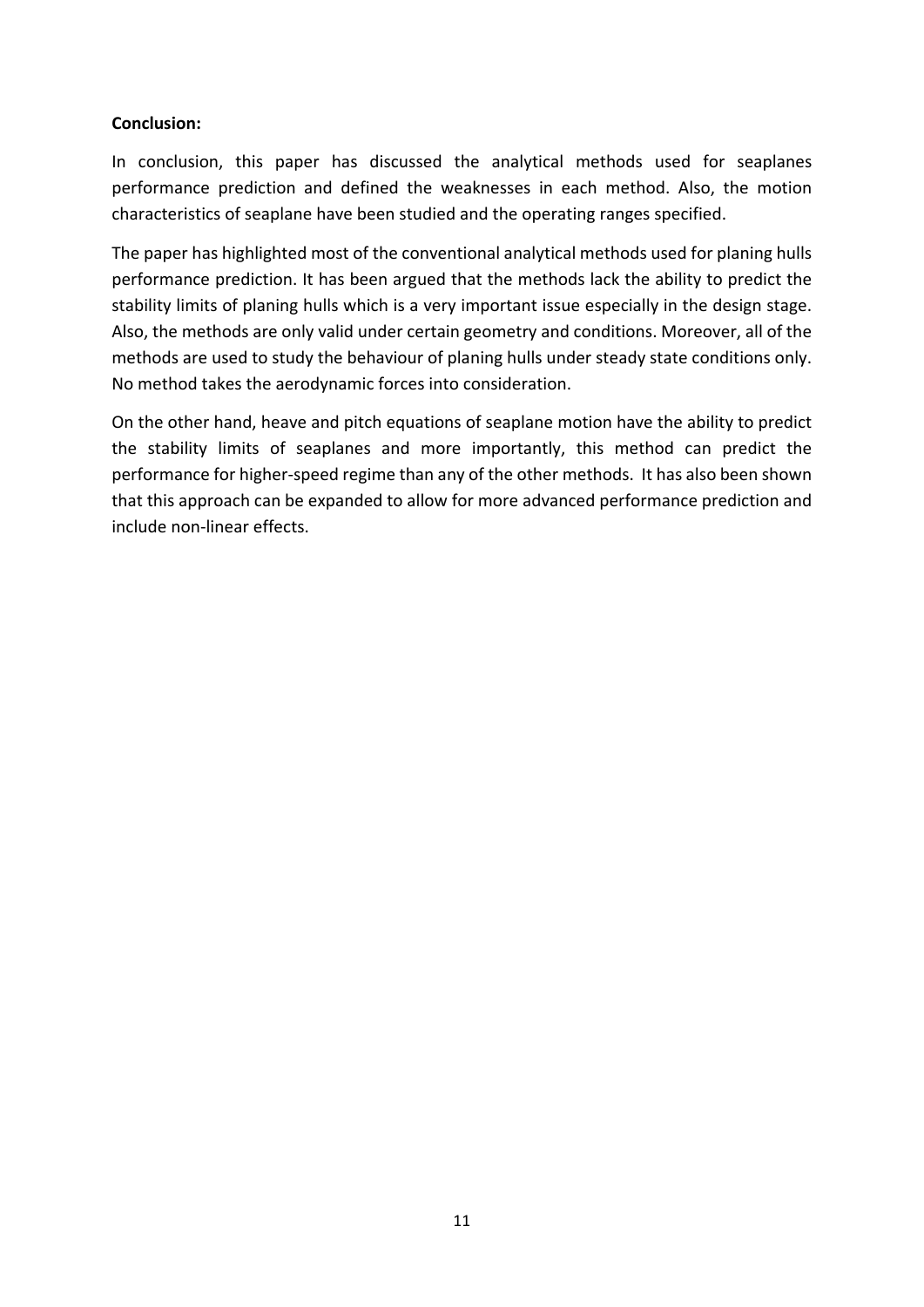### **References:**

[1] Rozhdestvensky, K. (2006). Wing-in-ground effect vehicles. Progress in Aerospace Sciences, 42(3), pp.211-283.

[2] Baird, N. (1998). The World Fast Ferry Market. Melbourne Australia. Baird Publications.

[3] Faltinsen, O. (2010). Hydrodynamics of High-Speed Marine Vehicles. Leiden: Cambridge University Press, p.344.

[4] Dala, L. (2015). Dynamic Stability of a Seaplane in Takeoff. Journal of Aircraft, 52(3), pp.964-971.

[5] Yun, L., Bliault, A. and Doo, J. (2010). WIG craft and ekranoplan. New York: Springer.

[6] Priyanto, A., Maimun, A., Noverdo, S., Saeed, J., Faizal, A. and Waqiyuddin, M. (2012). A Study on Estimation of Propulsive Power for Wing in Ground Effect (WIG) Craft to Take-off. Jurnal Teknologi, 59(1).

[7] Baker, G. (1912). Some Experiments in Connection with the Design of Floats for Hydro-Aeroplanes. ARC R&M.

[8] Sottorf, W. (1932). Experiments with Planing Surfaces. NACA TM 661 and NACA TM 739.

[9] Shoemaker, J. (1934). Tanks Tests of Flat and Vee-Bottom Planing Surfaces. NACA TM 848.

[10] Sambraus, A. (1938). Planing Surfaces Tests at Large Froude Numbers - Airfoil Comparison. NACA TM 509.

[11] Sedov, L. (1947). Scale Effect and Optimum Relation for Sea Surface Planing. NACA TM 1097.

[12] Locke, F. (1948). Tests of a Flat Bottom Planing Surface to Determine the Inception of Planing. US Navy Department, BUAER, Research Division Report No.1096.

[13] Korvin-Kroukovsky, B., Savitsky, D. and Lehman, W. (1949). Wetted Area and Center of pressure of Planing Surfaces. Stevens Institute of Technology, Davidson Laboratory Report No. 360.

[14] Murray, A.B. (1950). The hydrodynamic of Planing Hulls. New England SNAME Meeting 1950. Jersey City (USA): SNAME.

[15] Savitsky, D. (1964). Hydrodynamic Design of Planing Hulls. Marine Technology, 1(1), pp.71-95.

[16] Almeter, J. (1993). Resistance Prediction of Planing Hulls: State of the Art. Marine Technology, 30(4), pp.297-307.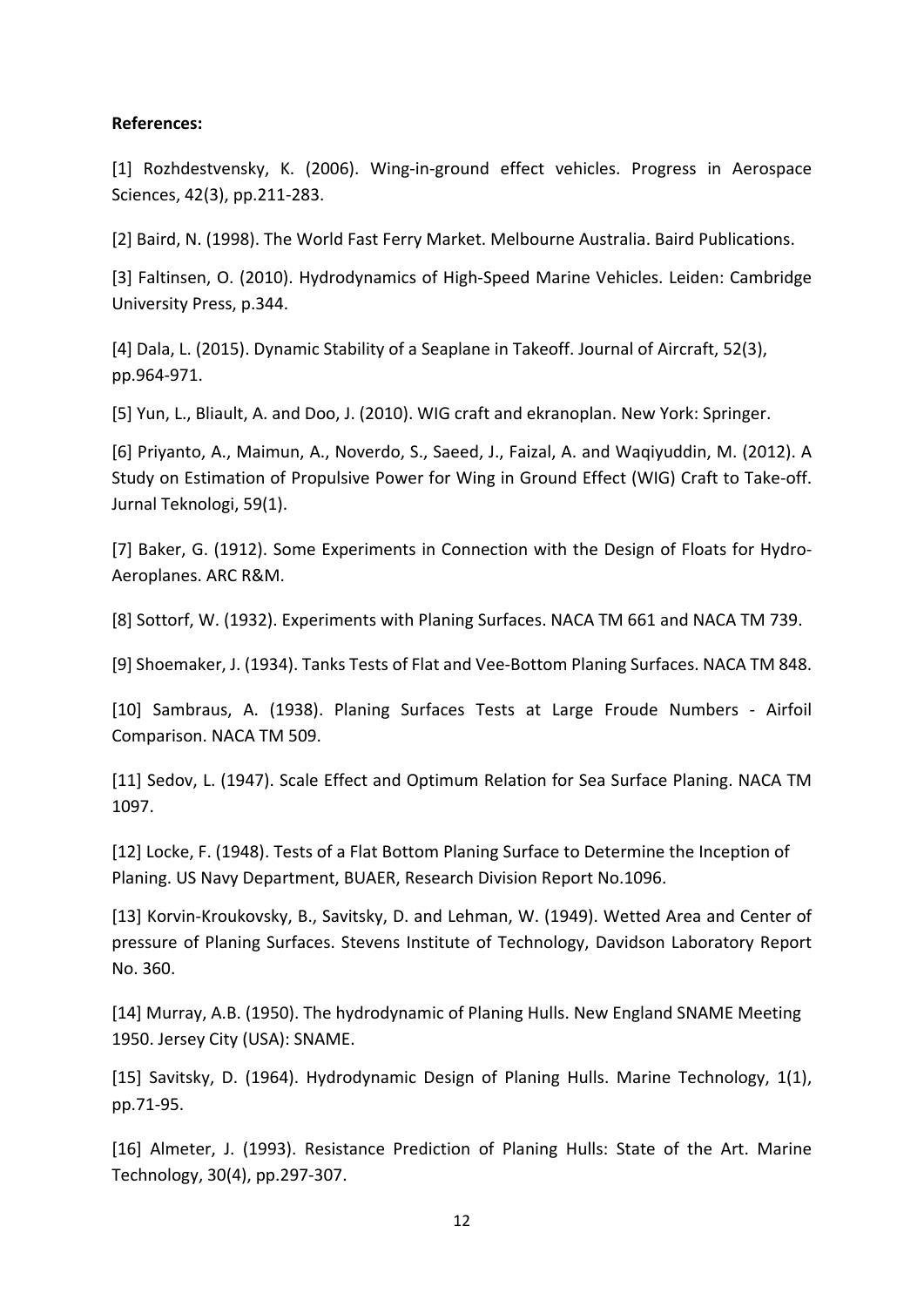[17] Iacono, M. (2015). Hydrodynamics of Planing Hulls by CFD. M.Sc. University of Naples, Italy.

[18] Payne, P. (1995). Contributions to planing theory. Ocean Engineering, 22(7), pp.699- 729.

[19] Shuford, C. (1958). A Theoretical and Experimental Study of Planing Surfaces Including effects of Cross section and Plan Form. National Advisory Committee for Aeronautics Report 1355.

[20] Ibrahim, R. and Grace, I. (2010). Modeling of Ship Roll Dynamics and Its Coupling with Heave and Pitch. Mathematical Problems in Engineering, 2010, pp.1-32.

[21] Salvesen, N., Tuck, E. and Faltinsen, O. (1970). Ship Motions and Sea Loads. The Society of Naval Architects and Marine Engineers.

[22] Ogilvie, T. (1969). The Development of Ship-Motion theory. Ann Arbor, Michigan, USA: Department of naval Architecture and Marine engineering, College of Engineering, The University of Michigan.

[23] Brown, P. (1971). An Experimental and Theoretical Study of Planing Surfaces with trim Flaps. Hoboken, N.J: Stevens Institute of Technology, Report SIT-DL-71-1462.

[24] Fossen, T. (2011). Handbook of marine craft hydrodynamics and motion control. 1st ed. Chichester, West Sussex: John Wiley & Sons.

[25] Lewis, E. (1989). Principles of naval architecture. Jersey City, NJ, USA: Society of Naval Architects and Marine Engineers.

[26] Korvin-Kroukovsky, B. (1955). Investigation of ship motions in regular waves. The Society of Naval Architects and Marine Engineers.

[27] Fossen, T. (1994). Guidance and control of ocean vehicles. West Sussex, England: John Wiley & Sons.

[28] Ito, K., Dhaene, T., Hirakawa, Y., Hirayama, T. and Sakurai, T. (2016). Longitudinal Stability Augmentation of Seaplanes in Planing. Journal of Aircraft, 53(5), pp.1332-1342.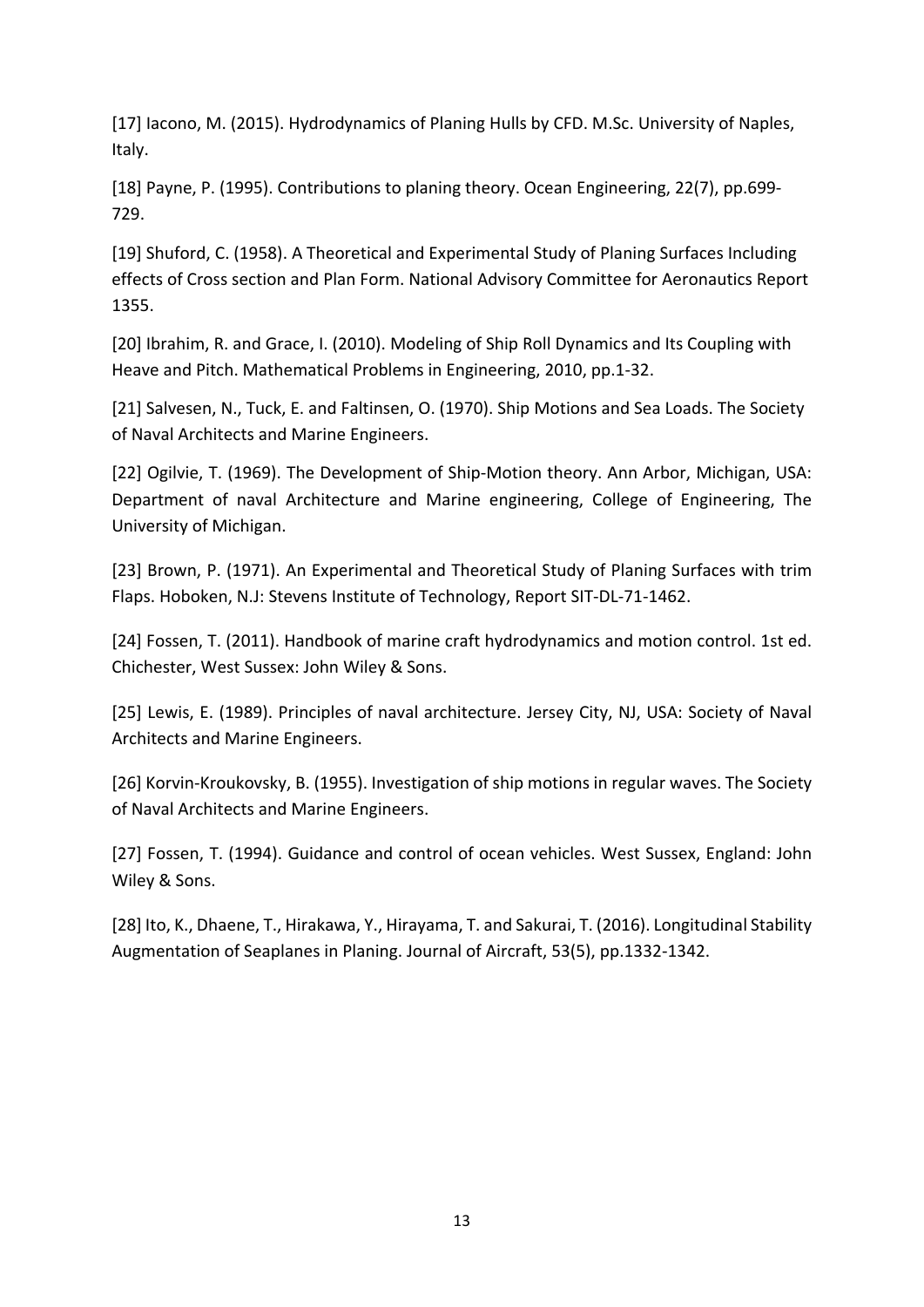#### **Appendix A:**

The solution of the heave and pitch equations was obtained by using Visual Basic. The equations used for the added mass, damping and restoring forces and moments coefficients were obtained from reference [28]. The VB code developed is as follows:

```
Option Explicit On
Public Class Form1
    Private Sub solve Click(sender As Object, e As EventArgs) Handles solve.Click
         Dim W, rhu, U, B, beta As Double
         Dim CLo As Double
         Dim d As Double
         Dim lambdaw As Double
         Dim tau As Double
         Dim FnB As Double
         Dim Lk As Double
         Dim Lc As Double
         Dim Vcg As Double
         Dim Lcg As Double
         Lcg = Val(Lcgtxt.Text)
         W = Val(weighttxt.Text)
         rhu = Val(densitytxt.Text)
         U = Val(speedtxt.Text)
         B = Val(beamtxt.Text)
         beta = Val(deadrisetxt.Text)
         tau = Val(tautxt.Text)
        FnB = U / ((9.8 * B) ^ 0.5) froudetxt.Text = FnB
        Lk = (B * Math.Tan(beta * Math.PI / 180)) / (2 * Math.Tan(tau * Math.PI / 180))180))
         Lktxt.Text = Lk
        d = Lk * Math.Sin(tau * Math.PI / 180) drafttxt.Text = d
        Lc = Lk - ((B * Math.Tan(beta * Math.PI / 180)) / (Math.PI * Math.Tan(tau *Math.PI / 180)))
         Lctxt.Text = Lc
        lambda = (Lk + LC) / (2 * B) Dim CLbeta As Double
        CLbeta = (W / (0.5 * rhu * U * U * B * B)) CLbetatxt.Text = CLbeta
        \text{Clo} = (\text{tau} \land 1.1) * ((0.012 * (\text{lambda} \land 0.5)) + (0.0055 * (\text{lambda} \land 2.5)) /(FnB * FnB)))
         CLotxt.Text = CLo
```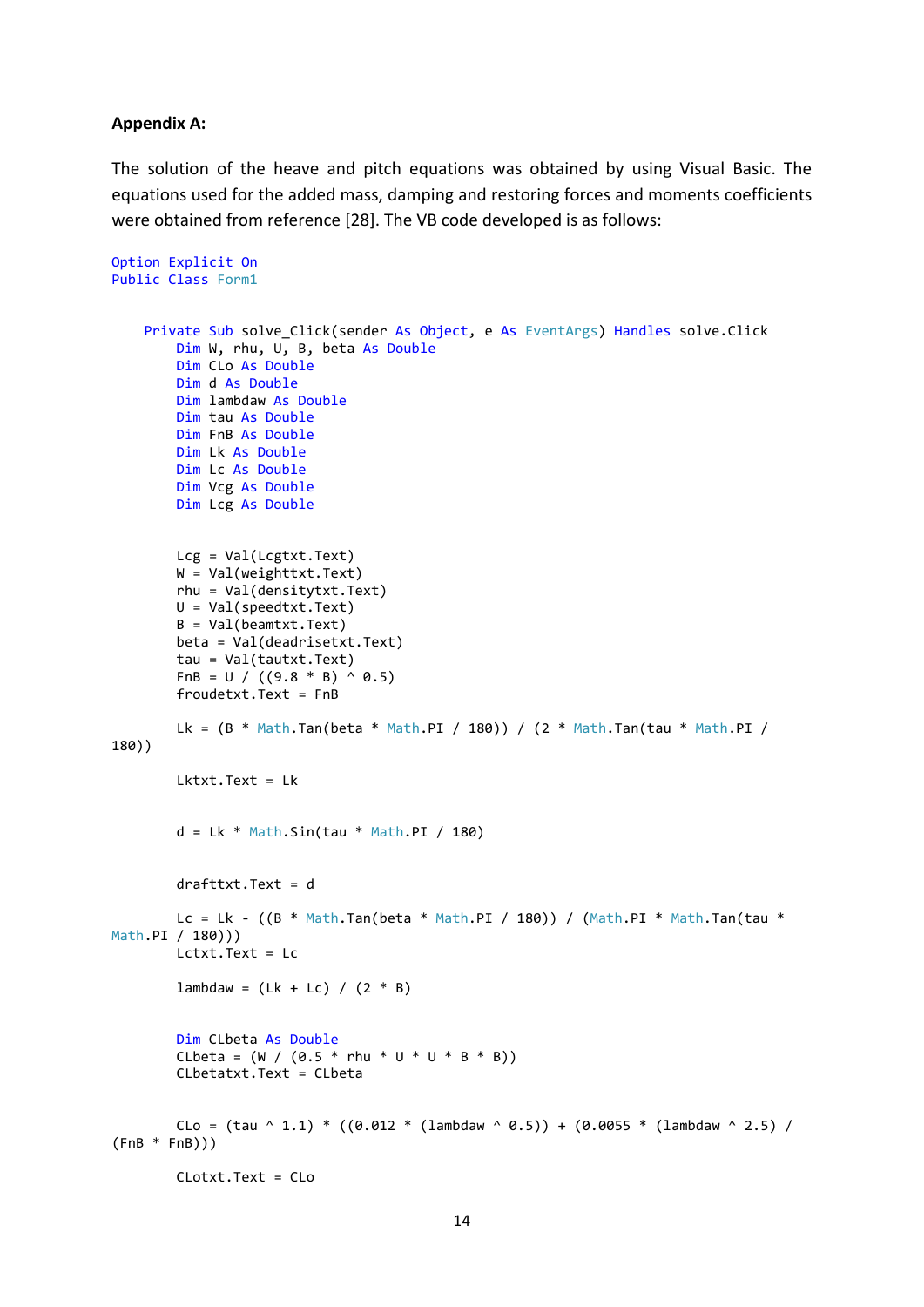```
 lambdawtxt.Text = lambdaw
         Dim Lp As Double
        Lp = Lcg Lptxt.Text = Lp
         Dim x1 As Double
        x1 = (-1 / ((Math.Sin(tau * Math.PI / 180)) * B)) Dim x2 As Double
        x2 = (tau \land 1.1) * ((0.006 * (lambda \land -0.5)) + (0.01375 * (lambda \land \land 1.5))FnB * FnB)) * x1
         Dim C33 As Double
        C33 = (0.5 * \text{rhu} * U * U * B) * (-B) * x2 * (1 - (0.0039 * \text{beta} * (CLo \cdot -0.4)))
         C33txt.Text = C33
         Dim x3 As Double
         Dim Zwl As Double
        Zwl = (Vcg * Math.Cos(tau * Math.PI / 180)) - ((Lk - Lcg) * Math.Sin(tau *Math.PI / 180))
        x3 = (-Vcg / (B * (Math.Sin(tau * Math.PI / 180)) ^ 2)) + ((Zwl / (B *(Math.Sin(tau * Math.PI / 180)) ^ 2)) * (Math.Cos(tau * Math.PI / 180))) + ((0.25 * 
Math.Tan(beta * Math.PI / 180)) / (1.57 * (tau) ^ 2))
         Dim x4 As Double
        x4 = (1.1 * (180 / \text{Math.PI}) ^ 1.1) * ((tau * \text{Math.PI} / 180) ^ 0.1) * ((0.012 *(lambdaw ^ 0.5)) + (0.0055 * (lambdaw ^ 2.5) / FnB * FnB)) + ((tau ^ 1.1) * ((0.006 *(lambdaw \sim -0.5) + (0.01375 * (lambdaw \sim 1.5) / FnB * FnB)) * x3
         Dim C35 As Double
        C35 = (0.5 * \text{rhu} * U * U * B * B) * (-B) * x4 * (1 - (0.0039 * \text{beta} * (CLO \cdot -(0.4))C35txt.Text = C35 Dim x5 As Double
        x5 = (0.75 - (((15.63 * FnB * FnB / lambdaw * lambdaw) + 2.39) / ((5.21 * FnB)* FnB / lambdaw * lambdaw) + 2.39) ^ 2))
         Dim x6 As Double
        x6 = (-C33 / (0.5 * rhu * U * U * B)) Dim C53 As Double
        CS3 = -(x5 * B * x1 * Cleeta) * (0.5 * rhu * U * U * B * B) C53txt.Text = C53
         Dim C55 As Double
        C55 = -(x5 * x3 * CLbeta * (0.5 * rhu * U * U * B * B * B))C55txt.Text = C55 Dim k As Double
        k = (0.125 * 3.14 * B * B * (1 - (beta * 4.56 * (10 ^ -3)))) / (d * d) Dim A33a As Double
        A33a = (rhu * B * B * B * k * (Math.Tan(beta * Math.PI / 180)) ^ 3) / (37.68 *
(tau * Math.PI / 180))
         Dim c1 As Double
        c1 = (0.6369 * (Math.Tan(beta * Math.PI / 180)) ^ 2 * k Dim A33b As Double
        A33b = (rhu * B * B * c1 * Lc * 0.3925)
         Dim A33 As Double
        A33 = A33a + A33b A33txt.Text = A33
```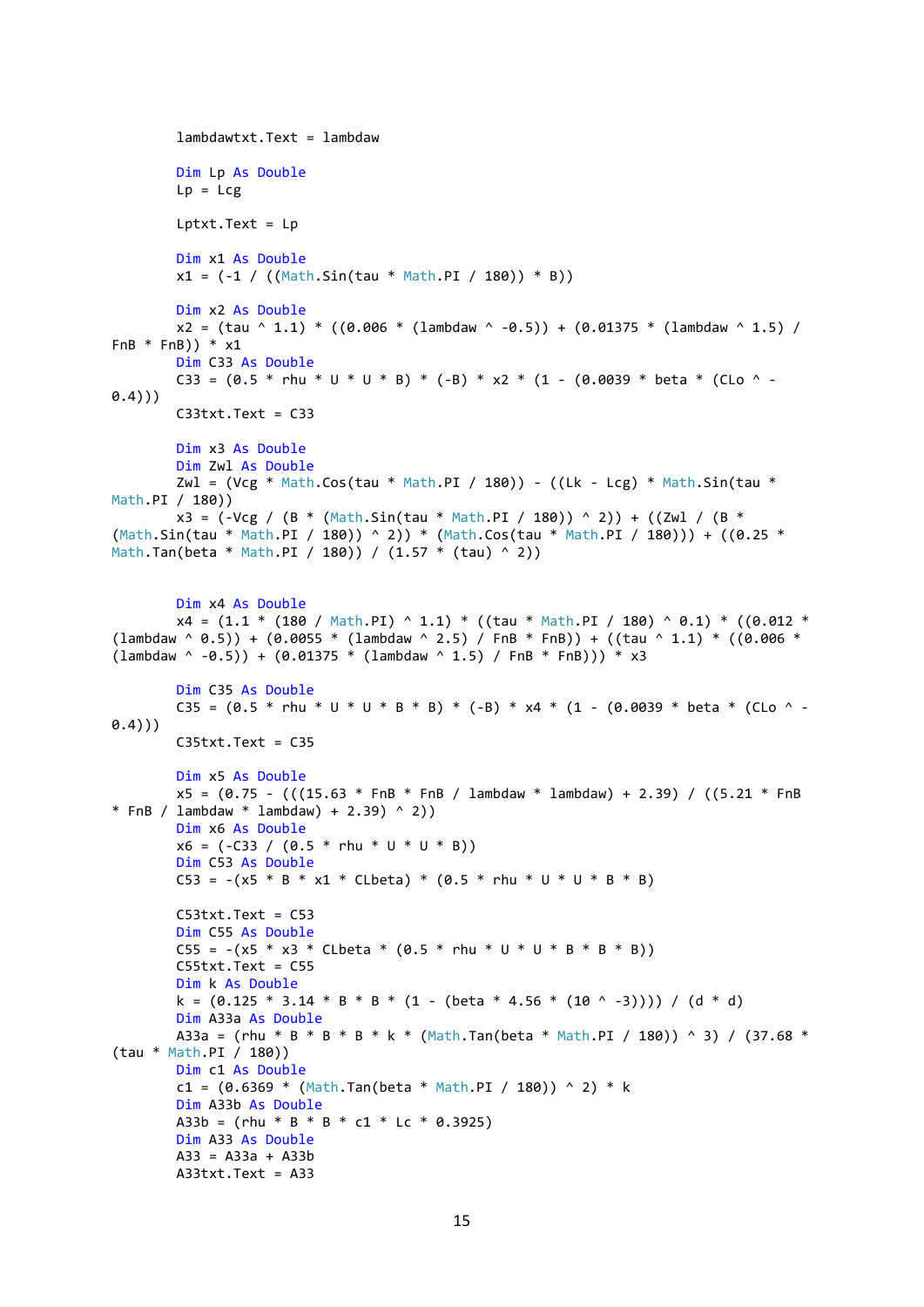```
 Dim XG As Double
        XG = Lk - Lcg Dim A35a As Double
        A35a = (A33a * XG) - ((k * rhu * B * B * B * B / 64) * ((Math.Tan(beta *
Math.PI / 180)) ^ 4) / (2.4649 * (tau * Math.PI / 180) ^ 2) Dim A35b As Double
         Dim Xs As Double
         Xs = (B * Math.Tan(beta * Math.PI / 180)) / (3.14 * (tau * Math.PI / 180))
        A35b = (A33b * XG) - (rhu * B * B * B * B * c1 * 0.19625 * (((Lk / B) ^ 2) -
((Xs / B) ^ 2)) Dim A35 As Double
        A35 = A35a + A35b Dim A53 As Double
        A53 = A35 A35txt.Text = A35
         A53txt.Text = A53
         Dim A55a As Double
         Dim A55b As Double
         Dim A55 As Double
        A55a = ((k * rhu * (B ^ 5) * ((Math.Tan(beta * Math.PI / 180)) ^ 5)) /(619.18288 * ((tau * Math.PI / 180) ^ 3))) - (k * XG * rhu * B * B * B * B * B *((Math.Tan(beta * Math.PI / 180)) ^ A 4) / (50.24 * B * ((tau * Math.PI / 180) ^ A 2))) +((((XG / B) ^ 2) * rhu * B * B * B * B * B * A33a) / (rhu * B * B * B))A55b = (rhu * B * B * B * B * B * c1 * 0.13083 * (((Lk / B) ^ 3) - ((Xs / B) ^
3))) - (c1 * 0.3925 * rhu * B * B * B * B * B * (XG / B) * (((Lk / B) ^ 2) - ((Xs / B)
( (2))) + (((XG / B) ^ 2) * (A33b * B * B))
         A55 = A55a + A55b
        A55txt.Text = A55 Dim x7 As Double
        x7 = (0.0132 * ((57.324) ^ 1.1) * ((tau * Math.PI / 180) ^ 0.1) * (lambda w ^ 0.1))0.5))
         Dim x8 As Double
        x8 = (x7) * (1 - (0.0039 * beta * ((CLo \cdot -0.4)))) Dim B33 As Double
        B33 = (rhu * B * B * B * ((9.8 / B) ^ 0.5) * 0.5 * FnB * x8)
         B33txt.Text = B33
         Dim B35 As Double
         Dim a33xt As Double
        a33xt = k * rhu * (((B * Math.Tan(beta * Math.PI / 180)) / 2) ^ 2)B35 = (U * A33) - (U * Lcg * a33xt) B35txt.Text = B35
         Dim B53 As Double
        B53 = (B33 * B * 0.75 * 1ambdaw) - (B33 * Lce) B53txt.Text = B53
         Dim B55 As Double
        B55 = U * Lcg * Lcg * a33xt B55txt.Text = B55
         Dim I55 As Double
        I55 = (W / 49) * ((Lcg ^ 2) + (Vcg ^ 2))
         Dim aa, bb, cc, dd, ee As Double
        aa = (((\text{W} / 9.8) + A33) * (A55 + I55)) - (A35 * A53)bb = ((W / 9.8 + A33) * (B55)) + ((B33) * (A55 + I55)) - (A35 * B53) - (B35 *A53)
         atxt.Text = aa
```

```
16
```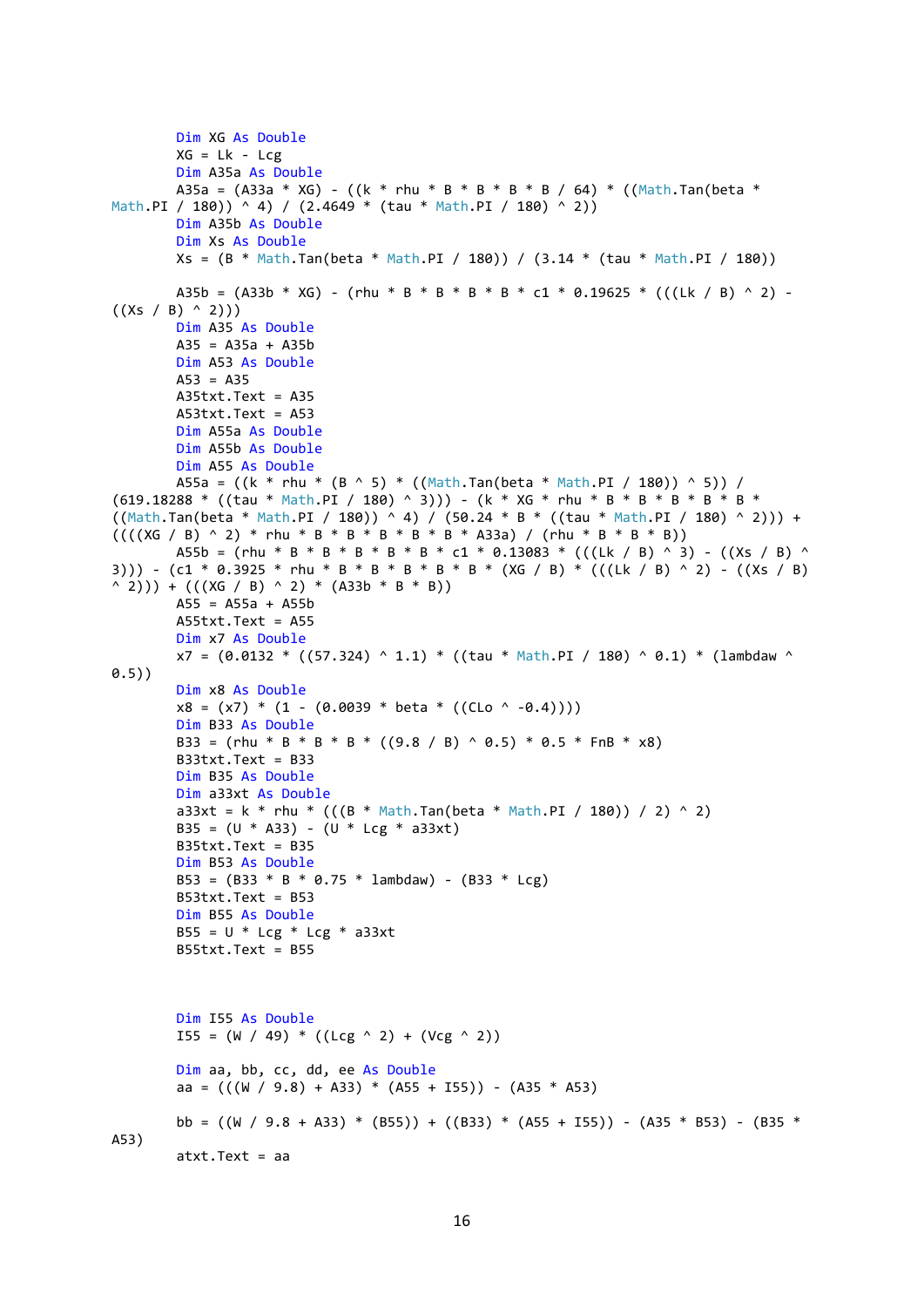```
 btxt.Text = bb
         cc = (((W / 9.8) + A33) * (C55)) + (B33 * B55) + ((C33) * (A55 + I55)) - (A35 
* C53) - (B35 * B53) - (C35 * A53)
         ctxt.Text = cc
        dd = ((B33 * C55) + (C33 * B55) - (B35 * C53) - (C35 * B53)) dtxt.Text = dd
         ee = (C33 * C55) - (C35 * C53)
        \text{text}.Text = ee
```
End Sub

Private Sub Button1\_Click(sender As Object, e As EventArgs) Handles Button1.Click

 weighttxt.Text = 264600 densitytxt.Text = 1026 speedtxt.Text = 20.5 beamtxt.Text = 4.27 deadrisetxt.Text = 10 tautxt.Text =  $4$  $Vcgtxt.Text = 0.607$  $Legtxt.Fext = 8.84$ 

 End Sub End Class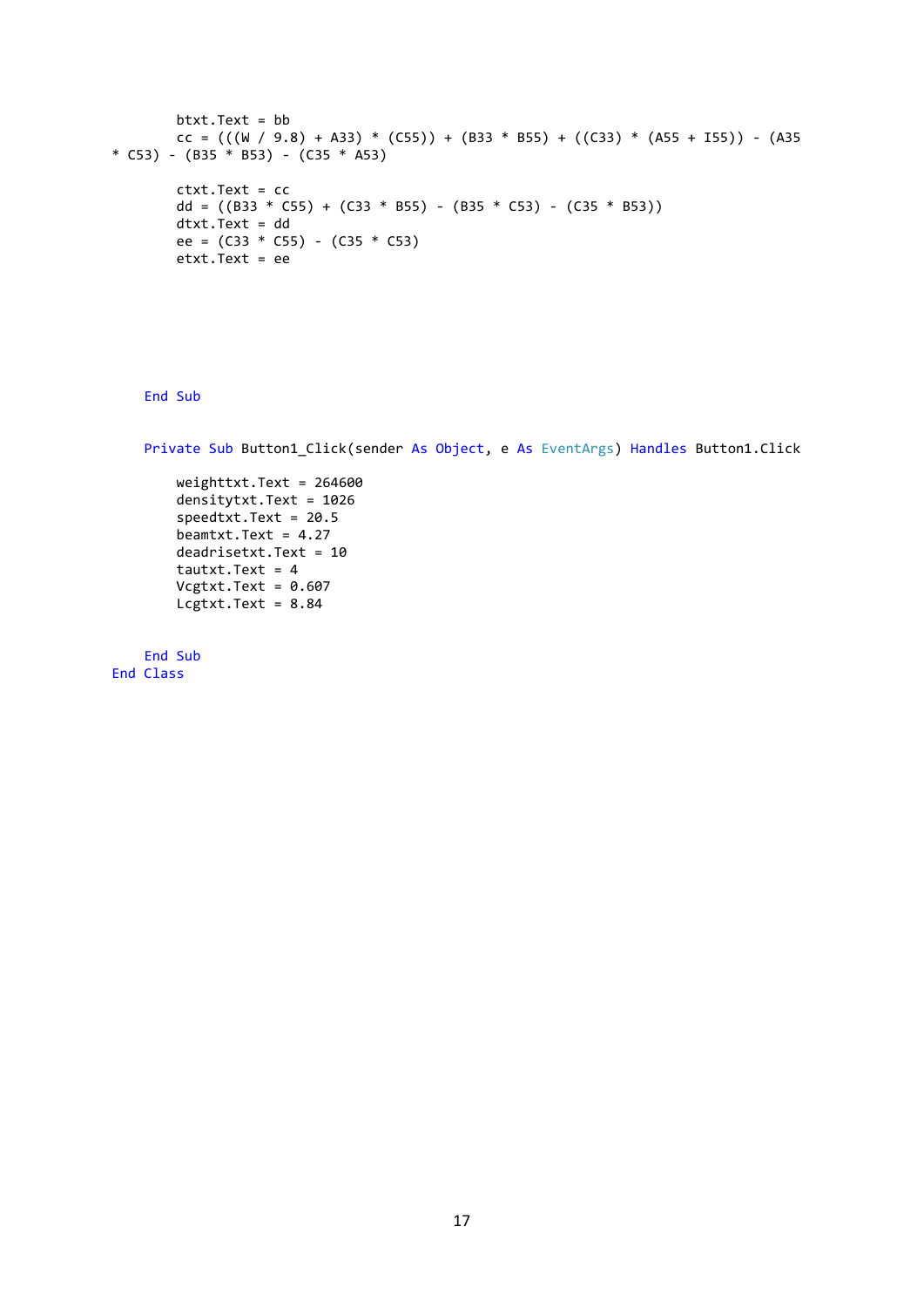**Figures:**



*Figure 1 Seaplane operating phases.*



a. STATIC HOVERING



b. DURING TAKE OFF



c. FLYING MODE

*Figure 2 The three operating ranges of seaplanes [5].*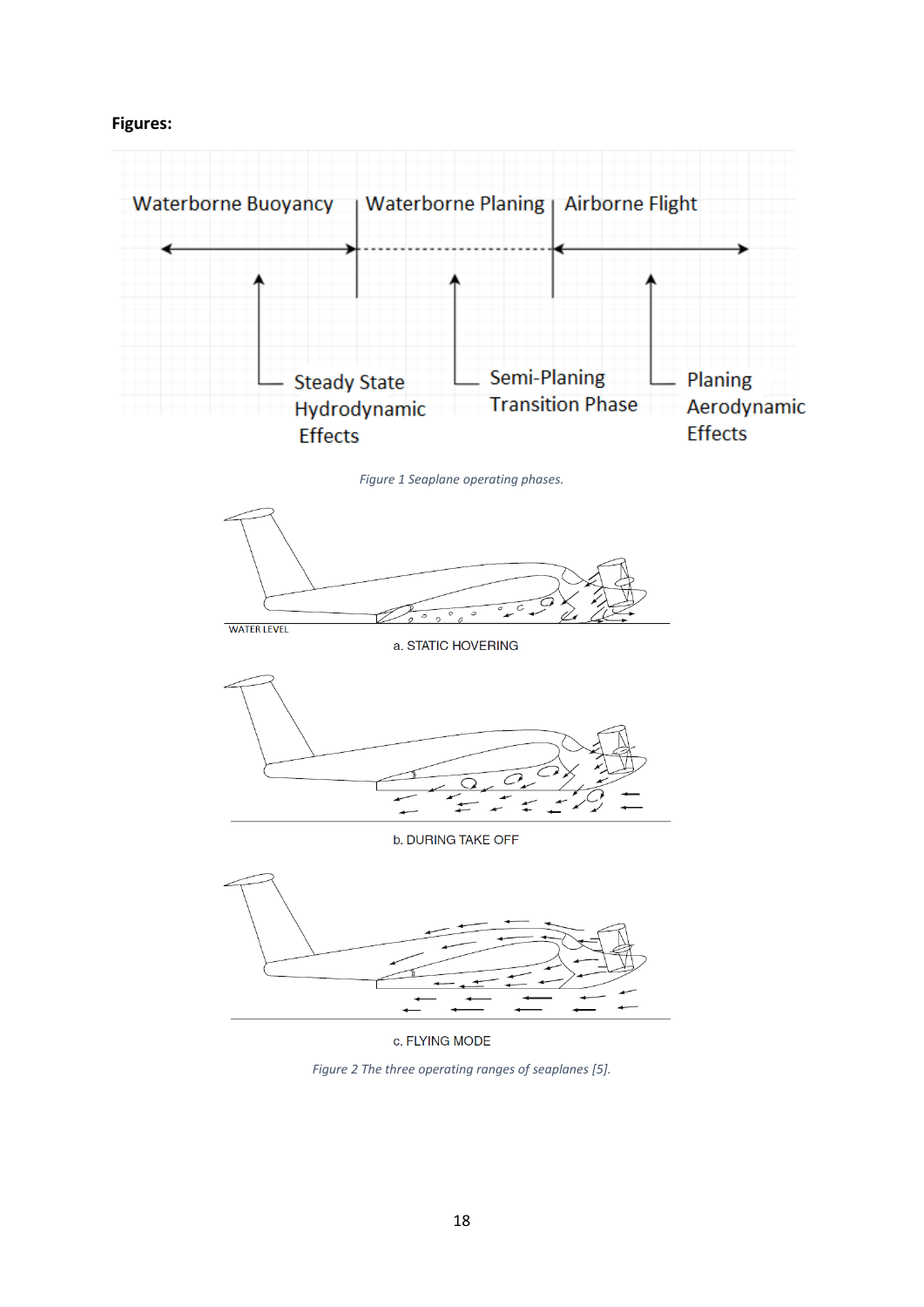

*Figure 3 Seaplane hull in displacement and planing modes [6].*



*Figure 2 Planing hull characteristics [15].*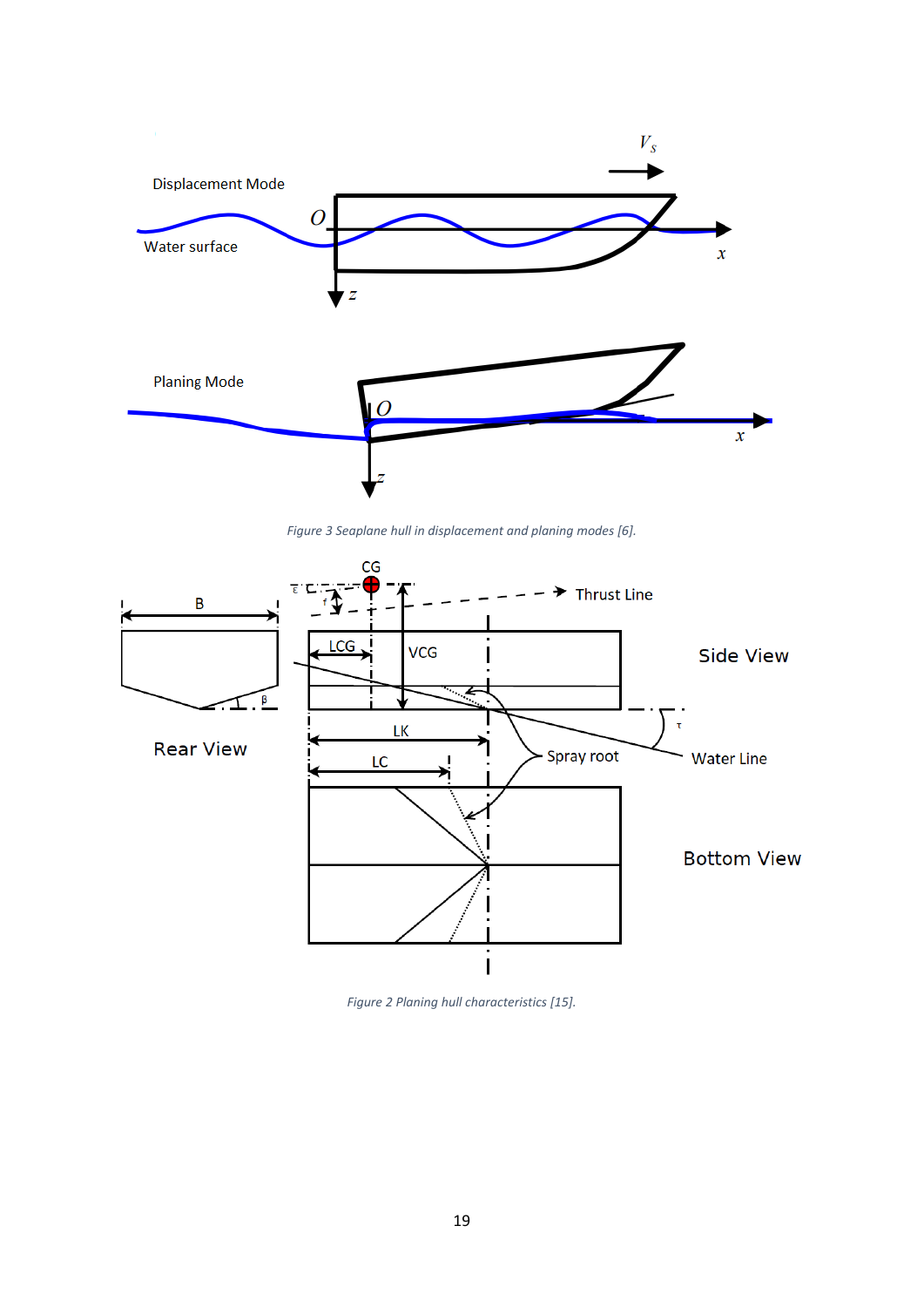

*Figure 3 The six DOF of a planing hull [20].*



*Figure 4 Porpoising Stability Limit results when*  $\beta = 10^{\circ}$ *.*